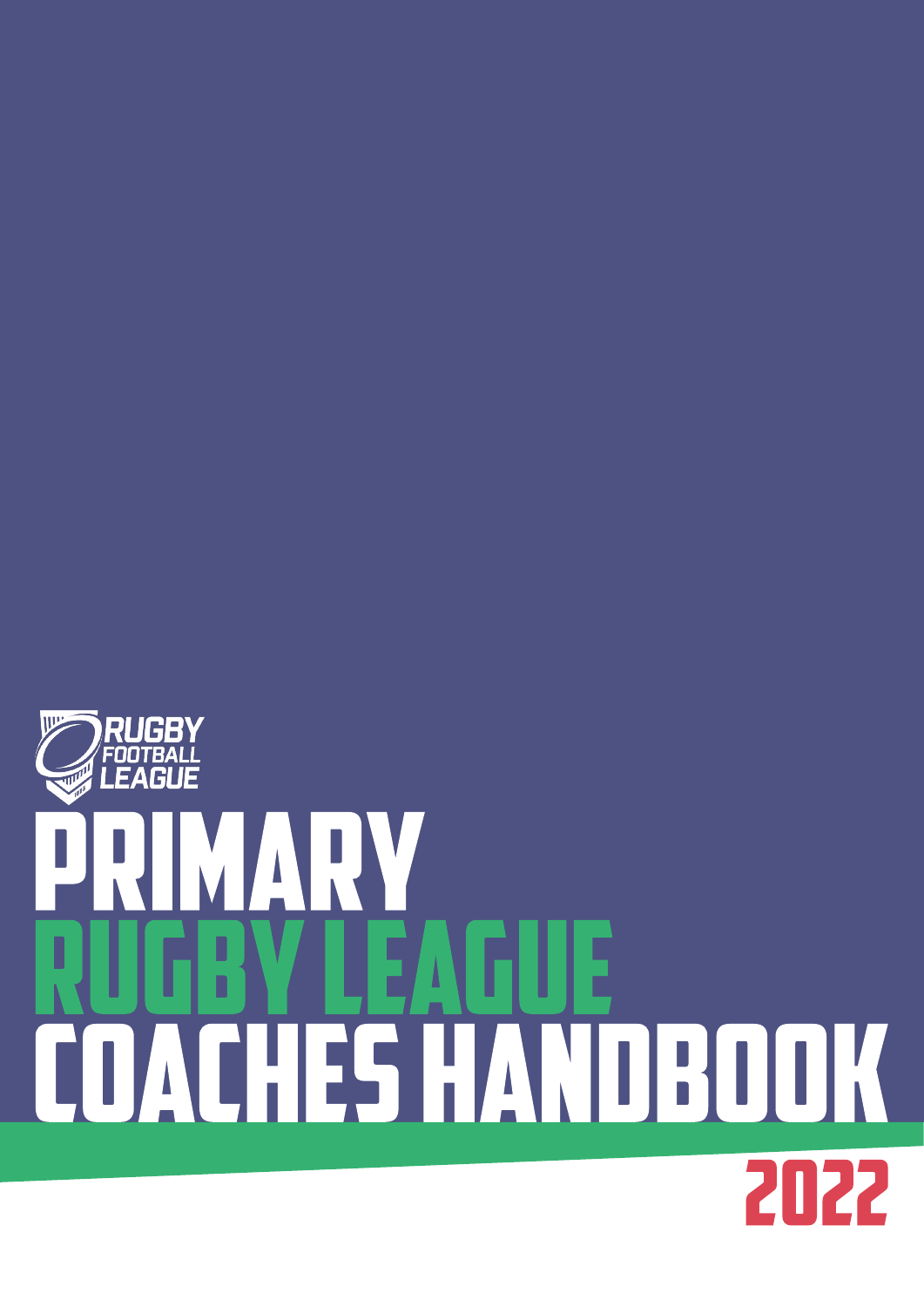

### CONTENTS

- **3** Introduction
- **4 Ethos**
- **6 Rationale**
- **9 Safe Play Code**
- **11 Under 6s & Under 7s**
- **13 Under 8s**
- **15 Under 9s**
- **17 Under 10s**
- **19 Under 11s**
- **21 Coach Role**
- **22 Parent Role**
- **23 Games Coach Role**

#### **24 - Contact Information**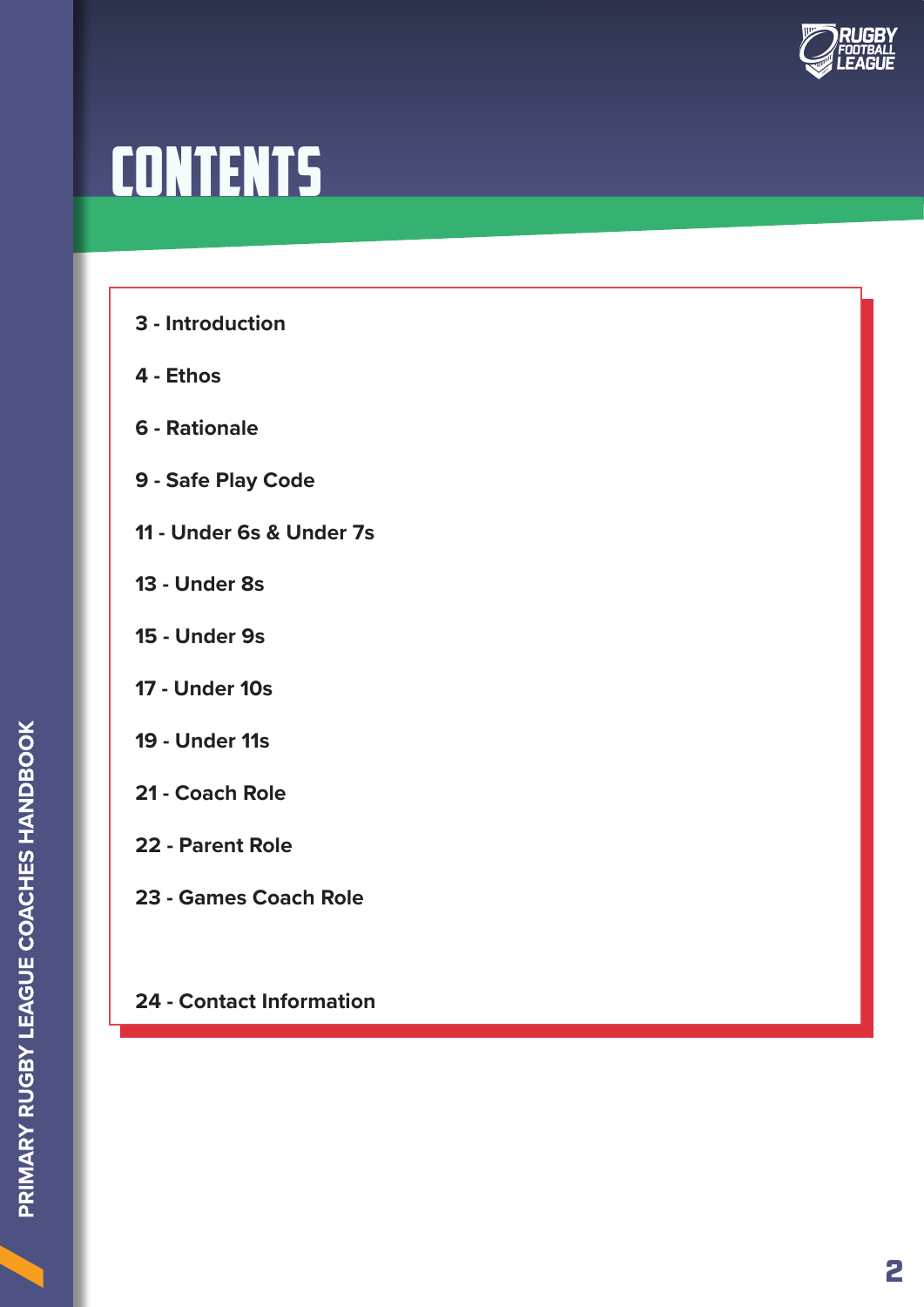

### COACHES HANDBOOK

### IN I RUDUL <mark>I IUN</mark> INTRODUCTION

Primary Rugby League for most children is their first experience of Rugby League and is a step towards a lifelong involvement with the sport and phusical activity.

Therefore it is vitally important we instil the correct ethos of fun, enjoyment and development. Primary Rugby League is a modified version of the game played by Children between the ages of 6 to 11 years of age.

Children's motivations for taking part in sport are very different from adults.

Adults have a responsibility to cater for children's motivations to make the experiences **FUN and ENJOYABLE**. An important part of Primary Rugby League is that **ALL** the players play all the time and there are no substitutes.

Primary Rugby League is modified to increase children's motivations and involvement in key areas of rugby league like passing, catching, evading, tackling and scoring try's. Smaller sided games increase skill opportunities considerably and this is beneficial to the development of children.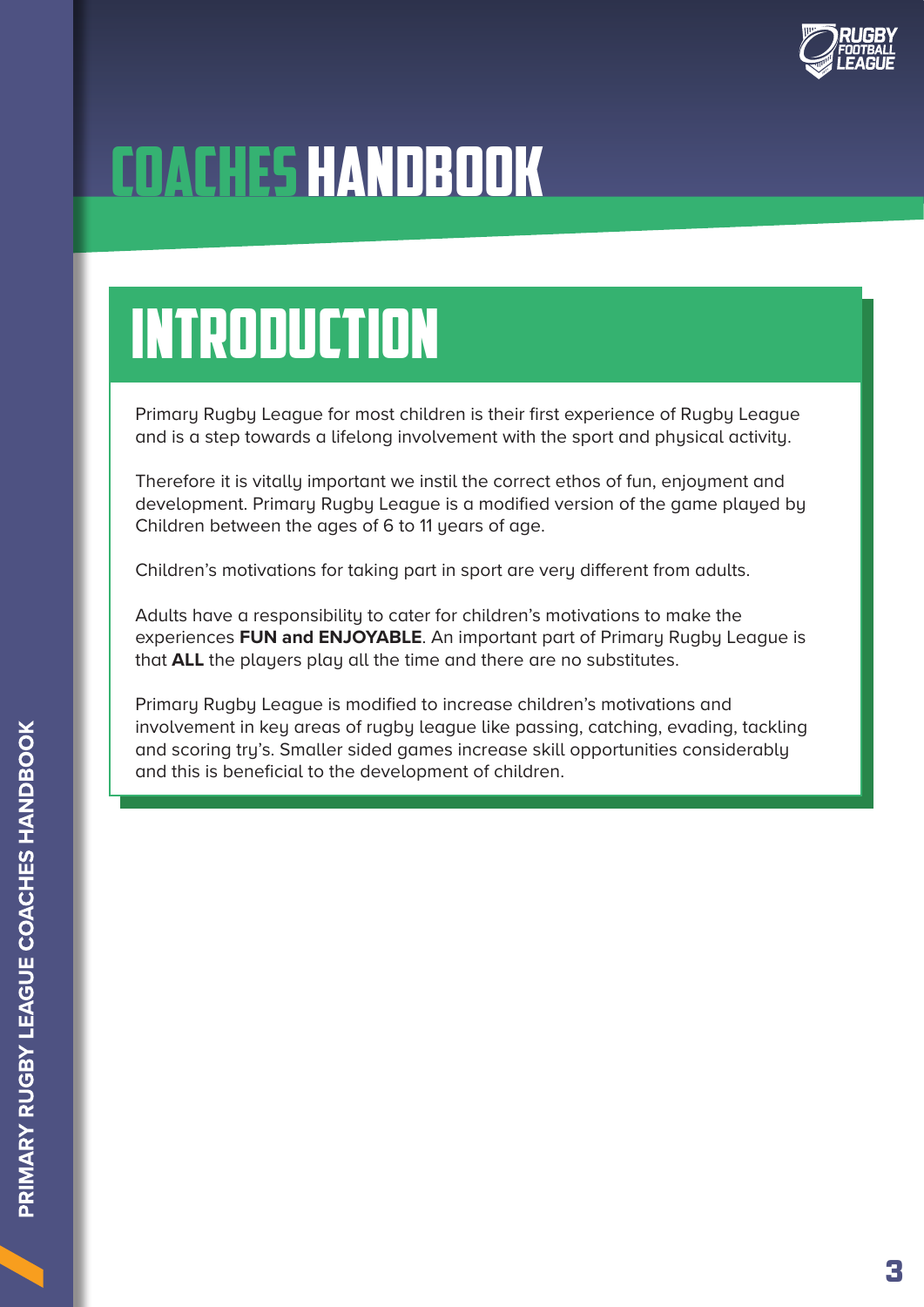

### **ETHOS**

#### **MAKE IT A FUN AND ENJOYABLE EXPERIENCE FOR EVERY PLAYER**

#### **FIRST EXPERIENCE…**

Research shows how important it is to give children a good first experience of sport if they are going to be physically active for life. For many children, Primary Rugby League is their first sporting experience, so ensuring these experiences are right for them is a vital first step for a lifelong involvement in Rugby League.

#### **PROGRESSIVE APPROACH…**

Primary Rugby League is a progressive way of introducing the game to young players. At the same time it aims to capture the magic of Rugby League and deliver a game that is fun to play, enjoyable and stimulating to coach whilst promoting skill development and inclusive opportunities.

#### **FUN FOR ALL…**

Fun, Enjoyment and Development are the three key themes of Primary Rugby League and they should be at the heart of every coach, teacher and parent's philosophy. Primary Rugby League's new format requires that ALL players play ALL the time with no substitutes allowed. This ensures that every player has the same opportunity regardless of race, religion, gender, size or ability.

#### **SKILL DEVELOPMENT…**

Children having fun whilst learning and improving new skills is the key component behind an enjoyable Primary Rugby League experience. In addition, friends are made whilst improving selfesteem, confidence, respect and teamwork. A by-product of fun, positive environments, inclusive participation and enhanced skill opportunities will be talented Rugby League players.

#### **ADULTS' ROLE…**

Volunteers and Spectators play a vital role in ensuring that primary school aged children have a fun and enjoyable experience in our sport. Parents, team coaches, games coaches, officials and helpers do a marvellous job for the benefit of the children and this must not be forgotten when supporting your team from the touchline. Abuse or misconduct of any kind should not be tolerated. Together we can promote positive and encouraging touchlines and work together to stamp out bad behaviour and abusive and unpleasant language. Bad behaviour spoils what should be an enjoyable atmosphere, sets an awful example to children and ultimately puts children, and adults, off the game.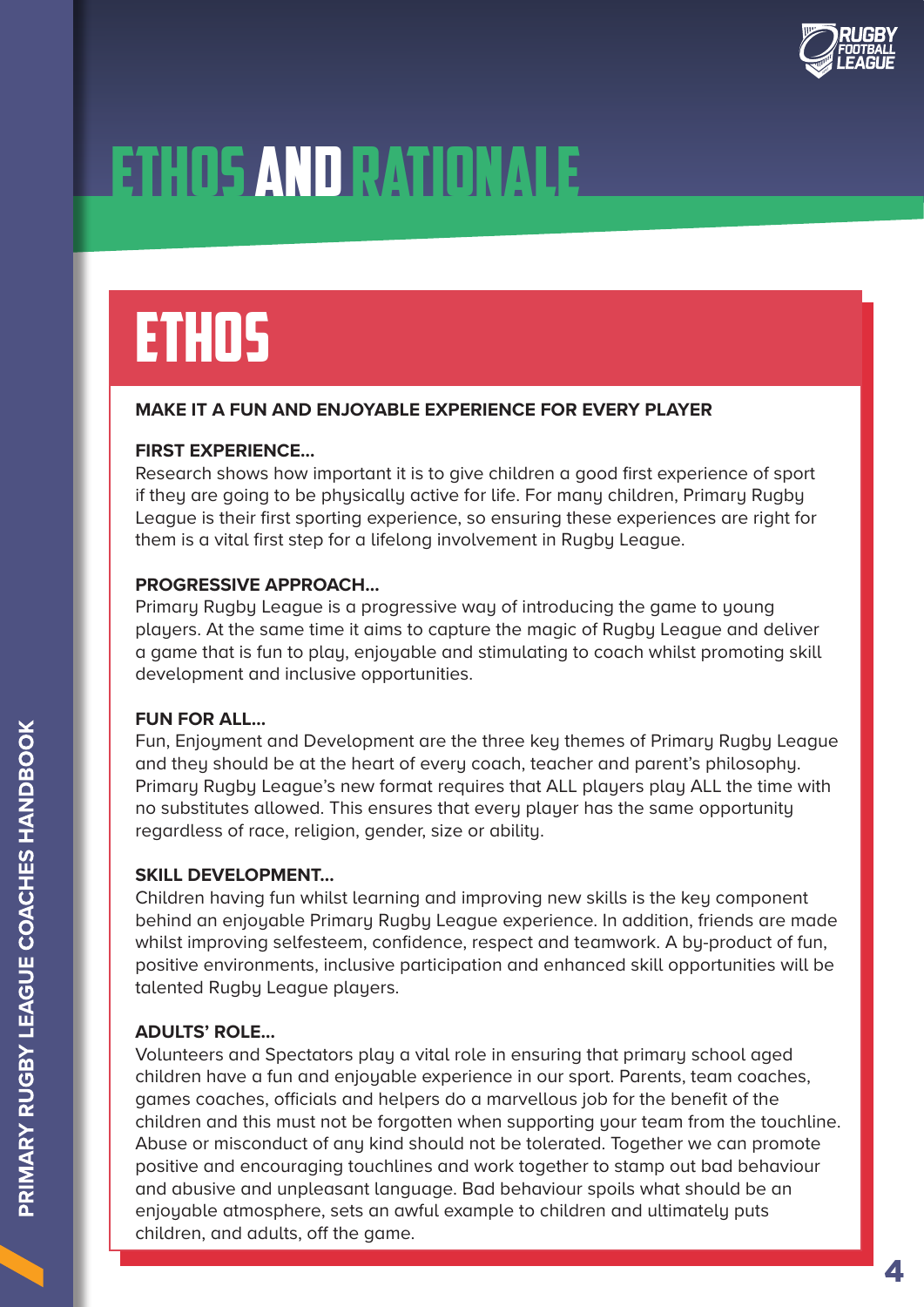

### **ETHOS**

#### **PRINCIPLES - FUN, ENJOYMENT, DEVELOPMENT**

Primary aged children taking part in Rugby League should:

- Have fun and enjoument
- Feel included and have the same opportunities as other children
- Experience exciting parts of Rugby League; running, passing, evading, scoring tries
- Improve skills and develop through positive coaching
- Be encouraged and inspired by supportive adults
- Experience positive environments

Coaching primary aged children with the aim to **DEVELOP** first, not to **WIN**: There can be various development successes in every game including;

| <b>A CHILD</b>                     | <b>THE TEAM</b>                        |
|------------------------------------|----------------------------------------|
| Who is shy participates more       | Played with smiles on their faces      |
| Makes their own decisions          | Showed progress when defending         |
| Catches the ball more              | Showed progess when attacking          |
| Scores their first try             | Showed sportsmanship                   |
| Shows progress in passing          | Passed the ball more frequently        |
| Uses a range of evading techniques | Involved ALL players without prompting |

#### **Make a difference...**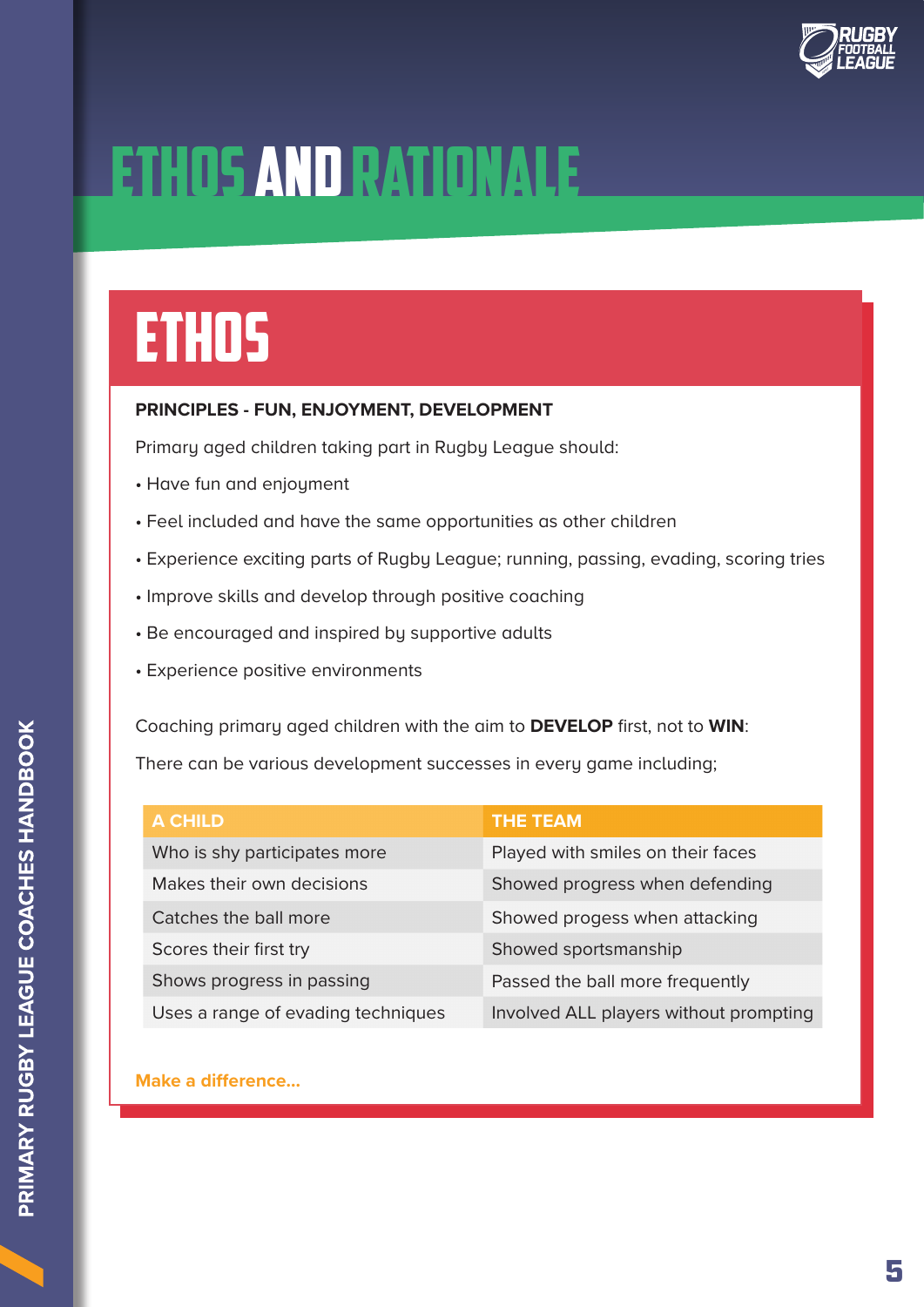

### RATIONALE

#### **ALL PLAYERS PLAY ALL THE TIME**

#### **INCLUSIVE NOT EXCLUSIVE - REGARDLESS OF RACE, RELIGION, GENDER,SIZE OR ABILITY.**

So that **ALL** children can play and enjoy Rugby League not just the best at that age

So that **NO** child is left standing with hands in pockets feeling excluded

Coach through a child's eye, aim to upskill all players and do not concentrate solely on the immediately talented players

Make every child feel like an equal member of the team

So that children are not victims of adult motivations of winning over development

Because it's just a game and they are just children…

**"Children develop emotionally, physically and mentally at different ages. An environment for ALL fosters fun, enjoyment and development. These are key ingredients for keeping children's motivations for playing Rugby League as high as possible so they remain playing this great game"**

#### **SMALL SIDED GAMES**

**LESS PLAYERS = INCREASED INVOLVEMENT IN THE GAME INCREASED INVOLVEMENT = MORE FUN AND GREATER DEVELOPMENT**

Children touch the rugby ball more often and become more skilful with it! (Individual technical development Carrying, Passing, Catching, Evading)

Children make more quality decisions through more involved playing time during the game! (Individual tactical development = More Involvement = More Decisions to make)

Children have more opportunities to play on both sides of the ball! (Experience Development - Children will be exposed to attacking and defending situations)

Children have more opportunities to score tries and do all the other fun things more! (Pure excitement)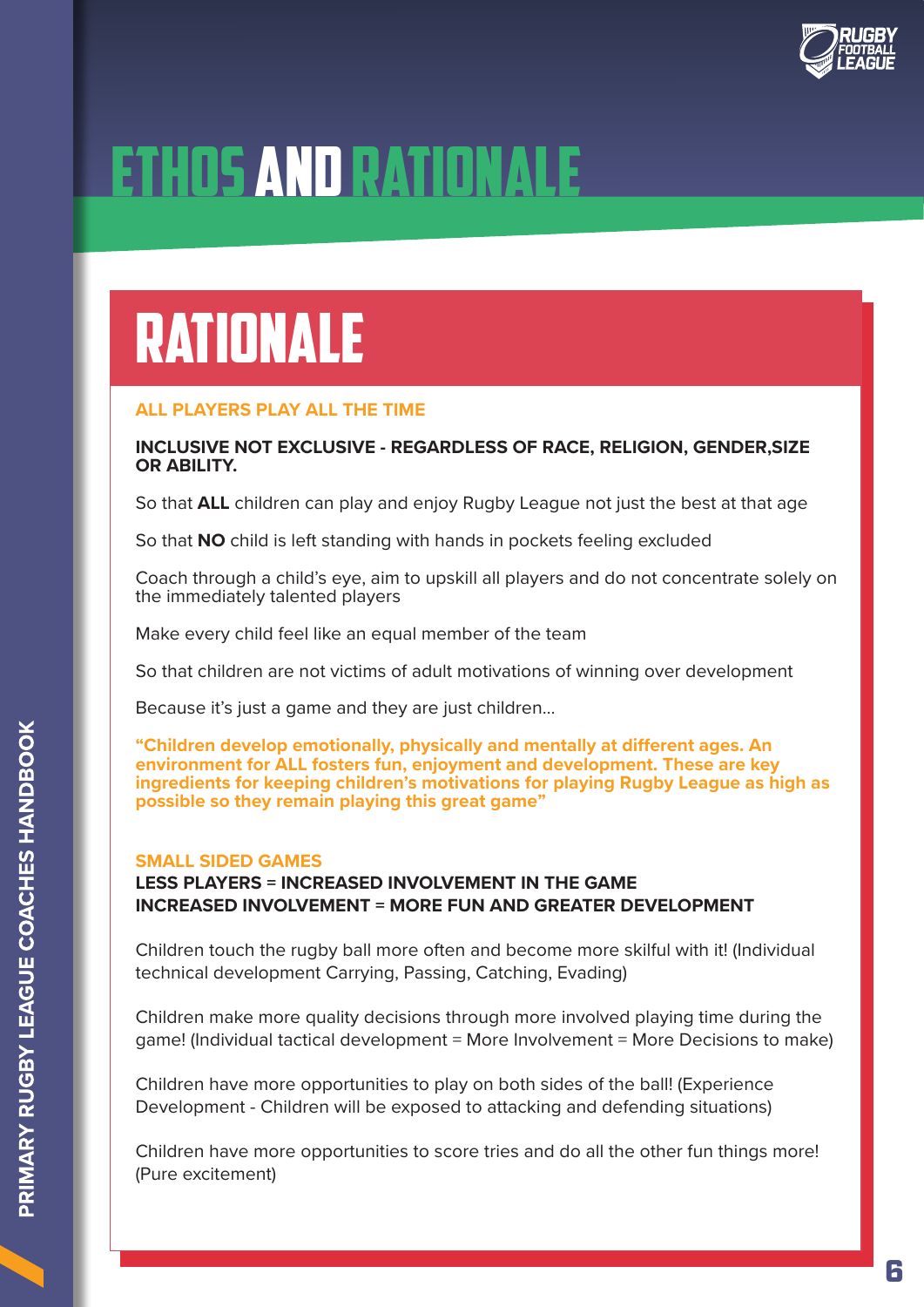

### RATIONALE

#### **SMALLER PITCHES**

So that children will be less likely to solely use speed to run around everyone to score.

So that children use a range of evading techniques like sidestep and swerve.

So that children learn to utilise fundamental skills of passing and catching.

So that children learn to make decisions other than just run fast. Do I sidestep or pass?

So that more games take place at once and everyone can play.

#### **IDEALLY NO COACHES ON THE PITCH**

#### **COACHING IS FOR PRACTICE. GAMES ARE FOR PLAYERS**

"Decision Making is a key element of Rugby League. Children need to learn to make them"

So that adult influence and involvement are kept to a bare minimum.

So that children can make their own decisions.

So that children don't become reliant on their coaches

#### **6 TACKLES REGARDLESS OF ERRORS OR TRIES**

As Primary Rugby League children are learning about the game we do not want to penalise a mistake.

When a mistake is made i.e. Running into touch or knocking on the child would return to the place of the mistake and Play The Ball (PTB).

The mistake would count as one of the tackles rather than be handed over to the other team. This is also the case when a Try is scored.

Together we can promote children's learning and help them to try new things without the fear of failure or reprimand from team mates, coaches or parents.

Naturally coaches would be encouraged to work on common mistakes in training in an informative but fun manner, i.e. catching practice if they witness several knock-ons.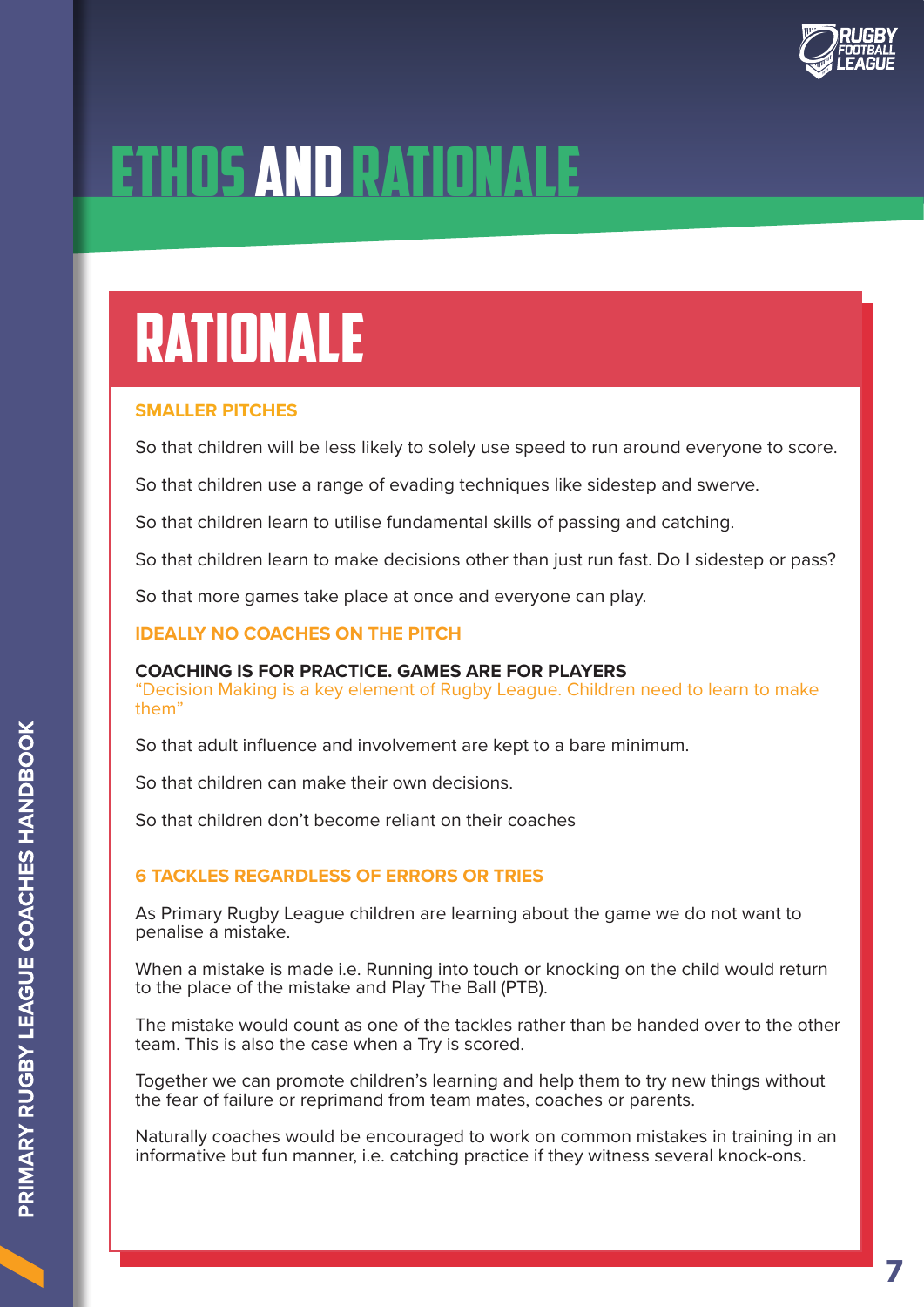

### RATIONALE

#### **TOUCH V TACKLE**

Tackling is a large part of playing Rugby League but it isn't the only part.

At U6, U7 and U8 age range touch is the recommended format, however if both coaches agree you can play tackle.

Where coaches can't agree on the format at U6, U7 and U8 age range they must play touch.

The rule is designed to encourage children to pass the ball to create try scoring opportunities and to create an even playing field for all children regardless of size, shape, or physical development.

In addition it offers the more physically developed child the chance to learn other skills like side step and swerve rather than just power and strength. As children develop over the years, the physical difference gets smaller so it is beneficial to all children to be able to have a range of evasion techniques.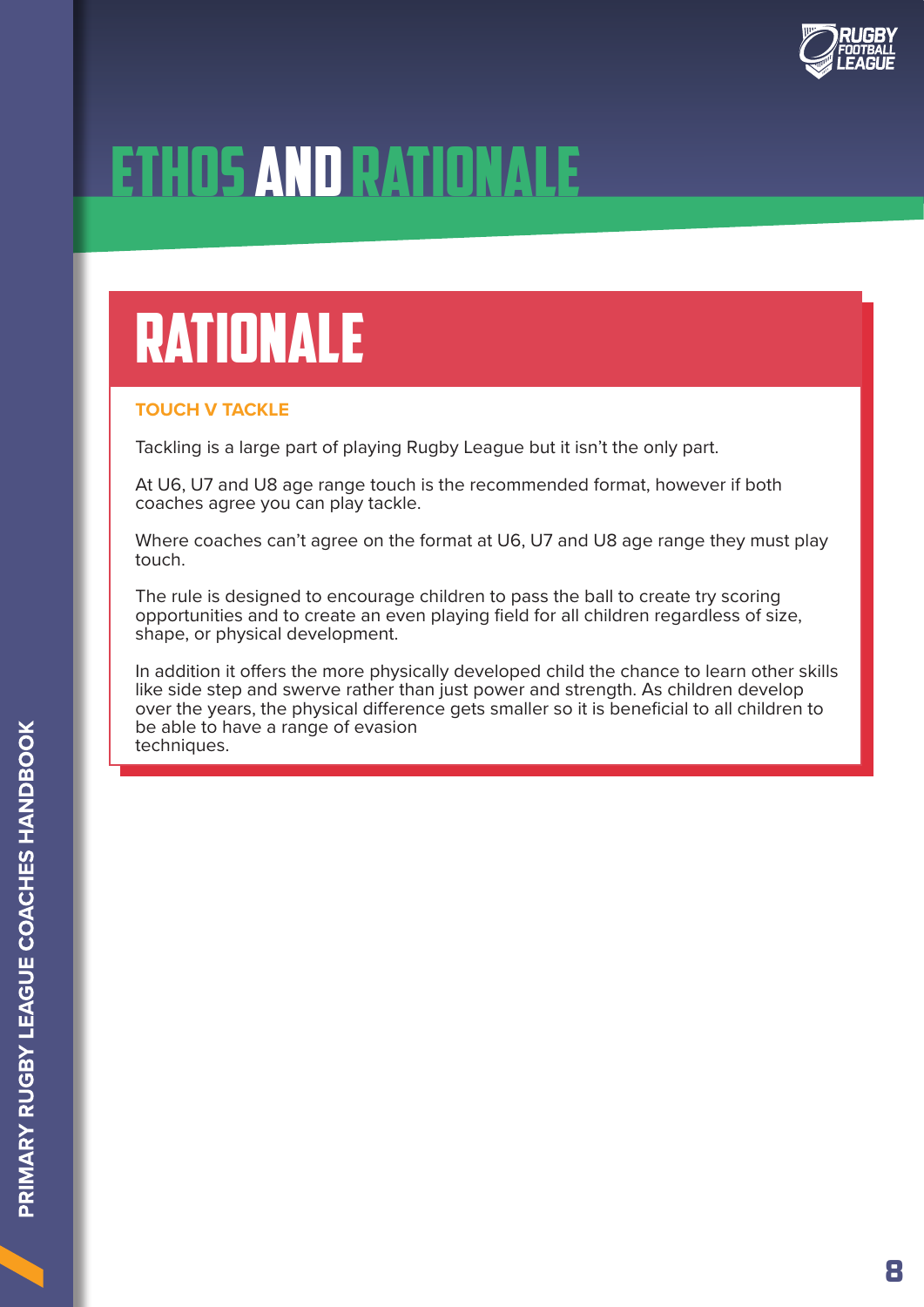

### Safe Play CODE

# safe play code

This Safe Play Code has been written in order to promote safety and good conduct within the Primary Rugby League versions of the game. It will provide the best possible on-field environment for the development of young Rugby League players, particularly in the areas of actively controlling undesirable actions and behaviour.

#### **Section 1 - The Tackle Zone**

#### **The Code: Tackles above the armpits**

When a ball carrier is advancing in an upright posture, any tackle by the defender in which contact is made above the armpits is deemed to be an infringement.

#### **Section 2 - Dangerous Tackles**

#### **The Code: Tripping or throwing an opponent**

It is an infringement if the tackler trips or uses his or her legs in anyway during a tackle. This applies even if the defender already has a hand on the ball carrier (i.e. the Cumberland throw).

#### **The Code: Lifting 1**

Adopting a crotch hold is not permitted. Placing either the hand or arm in the crotch region at any time is an infringement.

#### **The Code: Lifting 2**

Vertical lifting is an infringement. Should a referee anticipate this is going to happen in a tackle he or she should blow the whistle immediately to prevent it from occurring.

#### **The Code: Lifting 3**

The ball carrier cannot be lifted and driven. A tackle in which the ball carrier is lifted and remains off the ground for two or more steps is an infringement. However, this should not be confused with a driving tackle when the ball carrier is knocked off his or her feet.

#### **The Code: Shoulder Charge**

Defenders are not allowed to shoulder charge the ball carrier in order to effect a tackle. A defender who runs at a ball carrier and makes no attempt to tackle, grab or hold the ball carrier, but merely makes an attempt to effect the tackle by the use of the shoulder shall be deemed to have committed an infringement.

#### **The Code: Flopping**

A defender cannot drop or fall on a prone player. If the ball carrier is prone or stationary on the ground it is an infringement to drop, dive or fall on that player. The tackle will be deemed complete by the defender simply putting a hand on the ball carrier.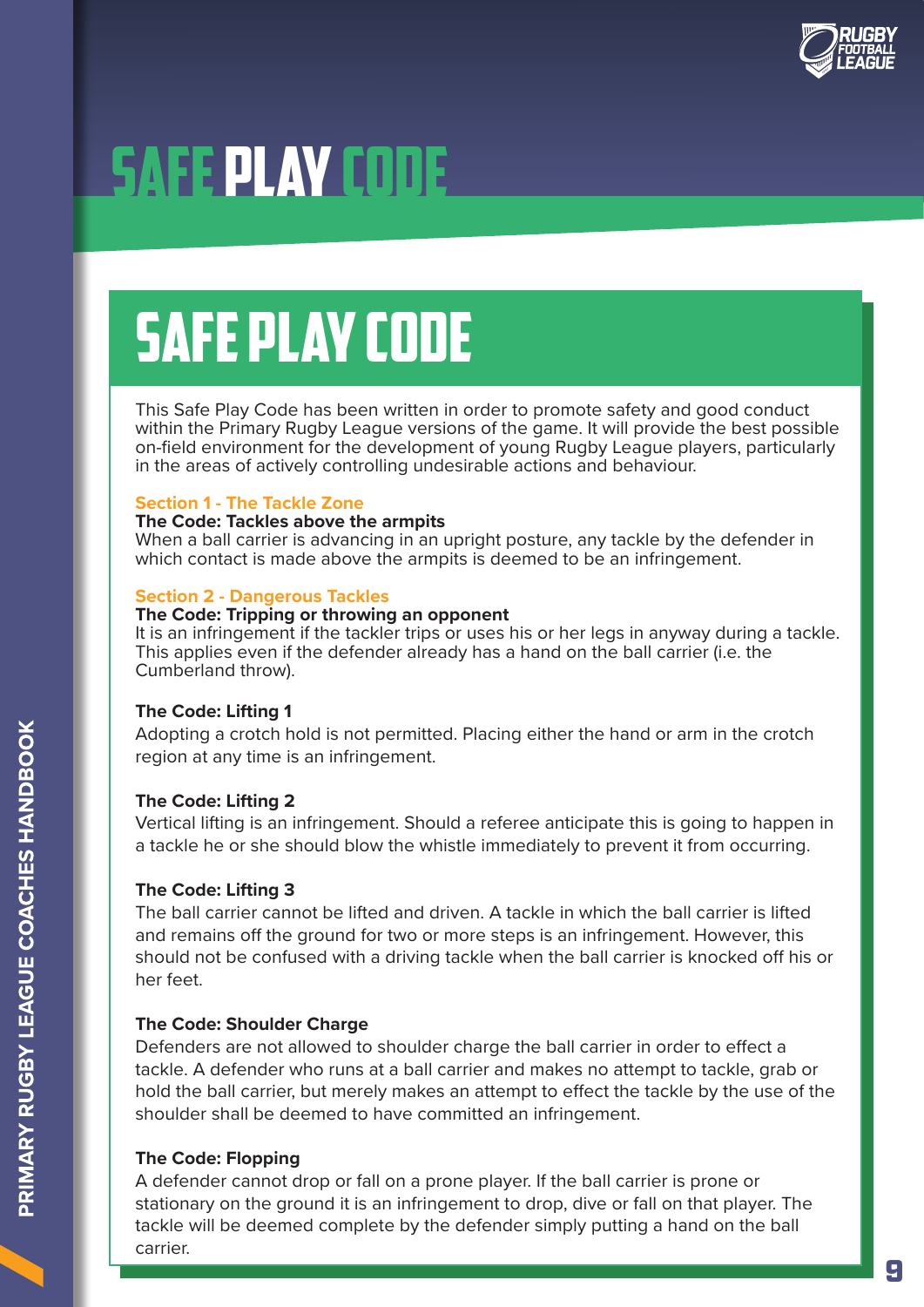

### Safe Play CODE

## safe play code

#### **The Code: Slinging**

The use of the ball carrier's arm or jersey to sling a player to the ground is not permitted. Any defender who uses the arm or jersey of the ball carrier to complete a tackle is committing an infringement.

#### **Section 3 - Hand-off or Fend**

#### **The Code: Dangerous use of the hand**

An attacking player cannot thrust out his or her arm and contact a defender above the shoulder. Any player that hands off or fends above the shoulder will be deemed to have infringed.

#### **Section 4 - Verbal abuse and foul language**

#### **The Code: Unacceptable language**

The use of obscene, threatening, racist, denigrating and abusive language is not permitted. There is a zero tolerance approach to unacceptable language and behaviour based on individual's gender identity, race, age, disability, faith or sexual orientation. Any form of verbal abuse, threatening language or sledging will be deemed an infringement.

#### **Section 5 - Tackle shields and tackle bags**

Under no circumstance must a coach, volunteer or parent hold a tackle shield for a child to tackle. An adult can hold the top of a tackle bag for a child to tackle, please see the diagrams below for more detail.



#### **INCORRECT | TACKLE SHIELD** Coaches and volunteers CAN NOT hold a tackle shield for a child. This can result in injury to the child as well as a compliance complaint with the RFL.



#### **CORRECT | TACKLE SHIELD**

A child CAN hold a tackle shield for another child as long as they are in the same age group and are of similar size and build.



#### **CORRECT | TACKLE BAG**

Coaches and volunteers **CAN** hold the top of a tackle bag. This is done by holding the top of the bag with one hand which should be released on impact. This is to avoid injury to the child.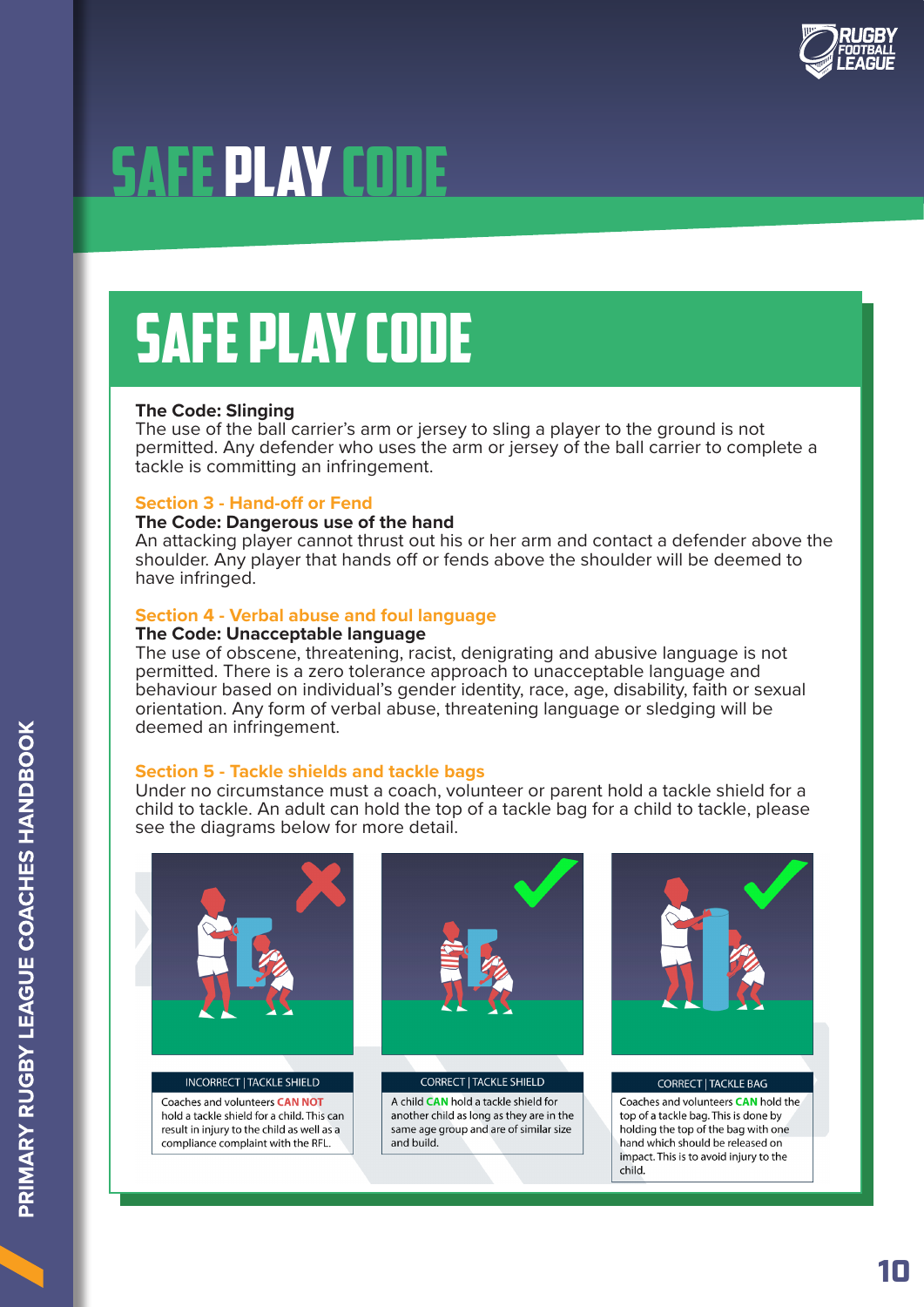

### under 6s & under 7s

- 1. The game is to be called Primary Rugby League and is a modified version of Rugby League and must be played under the Safe Play Code rules.
- 2. Every child must play all of the time. There should be no substitutes. (The only time a player should not be on the field of play is if they are injured).
- 3. The recommended number of players per team shall be four, with a maximum of five and a minimum of three. To ensure every child plays teams can be flexible, for example two teams of four and one of five.
- 4. No player should be allowed to play for more than a total of 30 minutes in any one day. The recommended playing time is three games of 10 minutes.
- 5. Size of the playing area is 25m x 12m.
- 6. The game will be played with a size three standard Rugby League ball.
- 7. Touch is the recommended format for this age group. If both coaches agree then the game can be played as tackle. If both coaches cannot agree on the format then it must revert to touch.
- 8. The six play rule applies. This means that every team must complete a full set of six plays including errors or a Try being scored. The coaching ethos behind this rule is to allow players to execute the skills of the game without experiencing any fear of failure and to give every team the opportunity to play a full set of six each time. This rule also allows for each player to get an equal amount of time attacking and defending.
- 9. At the beginning of each game and at the start of each attacking set, the game will commence with a Play the ball (PTB) 5m from the attacking teams try line.
- 10. After each touch or tackle all defending players must retire four metres prior to the PTB restart. The tackled player should restart the game by a PTB. The d fending side cannot move until the ball is passed by the acting halfback and the Games Coach shouts 'GO'. The minimum distance the ball is played from the try line is 5m. (i.e. If a tackle is made closer to the opponents try line then move the player back 5m mark to PTB, this is to give the attacking team more space).
- 11. Grubber kicks only, are allowed on the last touch or tackle. No fly kicking or secondary kicks are permitted.
- 12. A try is scored in the normal way by placing or touching the ball down on or over the opponents try line.
- 13. No scrums.

11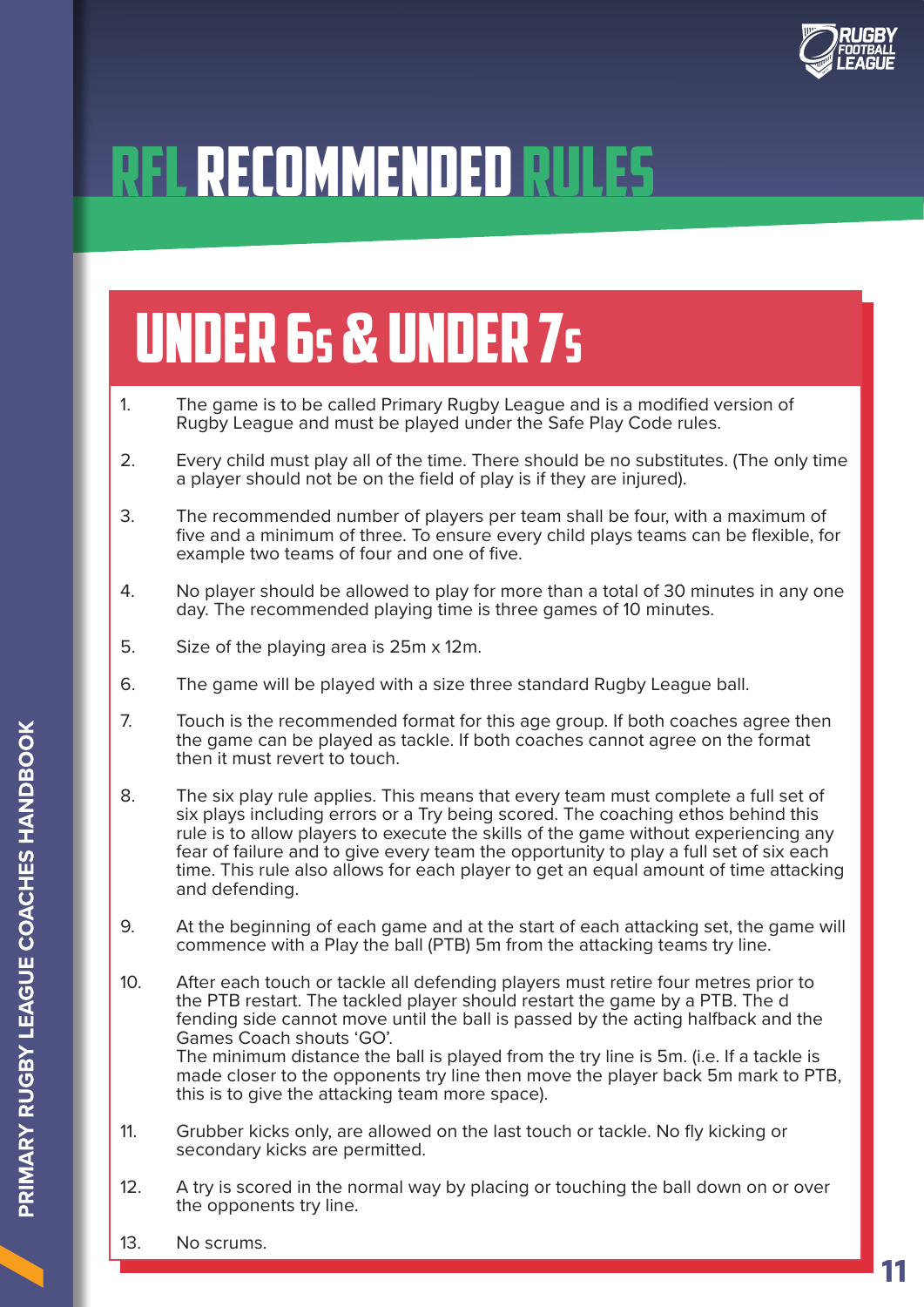

### under 6s & under 7s

- 14. If the ball goes into touch the restart will take place opposite the entry point, 5m from the side line and 5m from the try line with a PTB.
- 15. a) When an attacking player is held up in their opponents in goal area, play will be restarted by a PTB restart 5m from the try line in line with where the player was held up, unless it is on the handover tackle where the restart will be a PTB, 5m from the try line, for the side that has just defended.

vb) Any player tackled and forced into their own in goal area will result in a PTB restart 5m infield from the try line opposite to where the player was tackled and it is counted as one of the six tackles.

- 16. No ball stealing.
- 17. Any act of foul play that contravenes the Safe Play Code, will result in the coach stopping the game and explaining the offence to all players. Following this, play will continue.
- 18. Sin Bin does not apply. However, coaches are encouraged to give players guilty of foul play a timeout where required.
- 19. Coach Qualification A minimum of a valid UKCC Rugby League Level 1 is required to be an Assistant or Head Coach at this level. They must have a valid licence which requires RFL enhanced DBS and hold the Safeguarding and Protecting Children Certificate.

NB. These rules recognise the custom and practice of some playing leagues to allow coaches on the field of play during games to facilitate the development of inexperienced players.

**Coach to develop not to win.**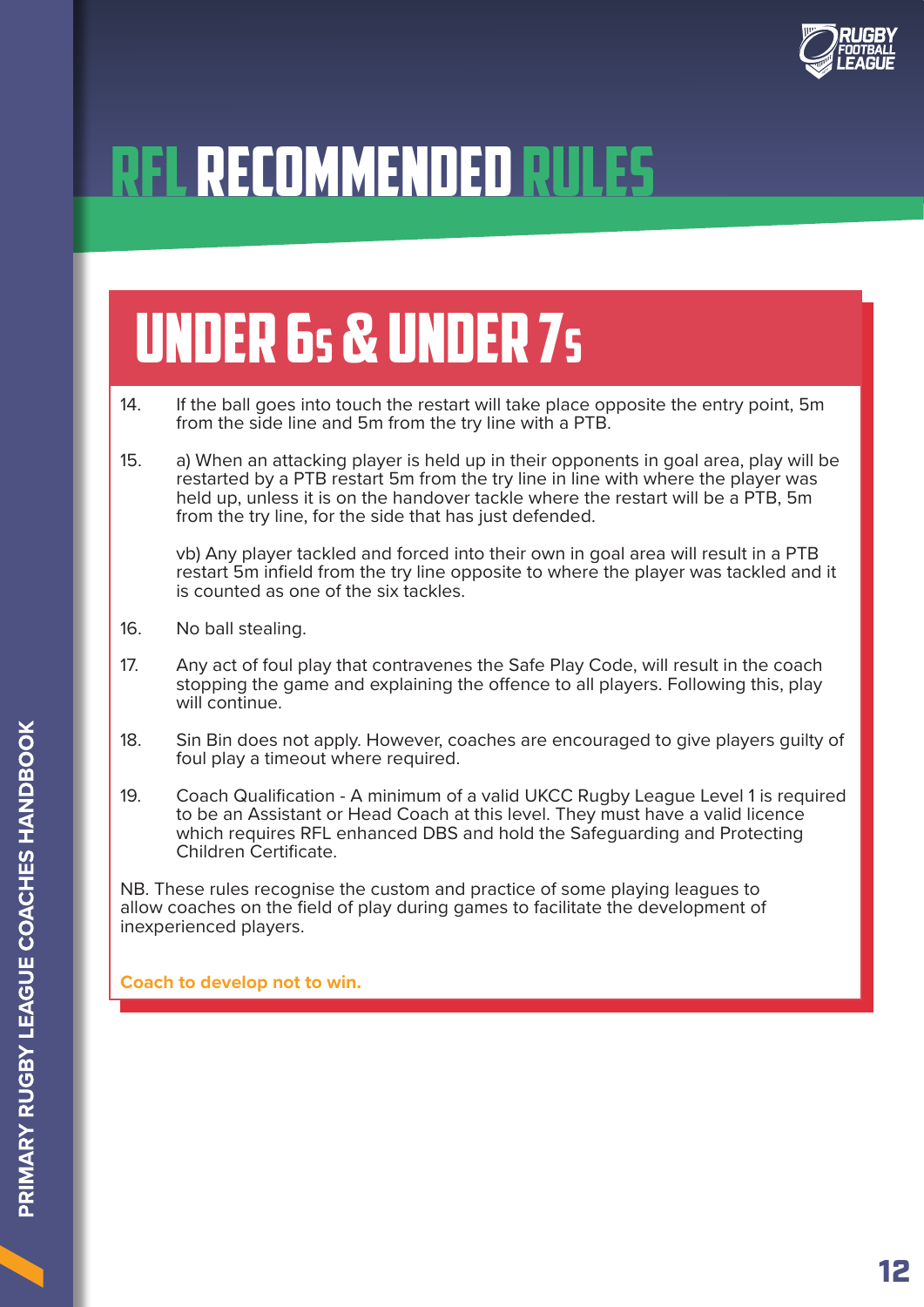

### under 8s

- 1. The game is to be called Primary Rugby League and is a modified version of Rugby League and must be played under the Safe Play Code rules.
- 2. Every child must play all of the time. There should be no substitutes. (The only time a player should not be on the field of play is if they are injured).
- 3. The recommended number of players per team shall be five, with a maximum of six and a minimum of three. To ensure every child plays teams can be flexible, for example two teams of four and one of five.
- 4. No player should be allowed to play for more than a total of 30 minutes in any one day. The recommended playing time is three games of 10 minutes.
- 5. Size of the playing area is 25m x 15m.
- 6. The game will be played with a size three standard Rugby League ball.
- 7. Touch is the recommended format for this age group. If both coaches agree then the game can be played as tackle. If both coaches cannot agree on the format then it must revert to touch.
- 8. The six play rule applies. This means that every team must complete a full set of six plays including errors or a Try being scored. The coaching ethos behind this rule is to allow players to execute the skills of the game without experiencing any fear of failure and to give every team the opportunity to play a full set of six each time. This rule also allows for each player to get an equal amount of time attacking and defending.
- 9. At the beginning of each game and at the start of each attacking set, the game will commence with a Play the ball (PTB) 5m from the attacking teams try line.
- 10. After each touch or tackle all defending players must retire four metres prior to the PTB restart. The tackled player should restart the game by a PTB. The d fending side cannot move until the ball is passed by the acting halfback and the Games Coach shouts 'GO'. The minimum distance the ball is played from the try line is 5m. (i.e. If a tackle is made closer to the opponents try line then move the player back 5m mark to PTB, this is to give the attacking team more space).
- 11. Grubber kicks only, are allowed on the last touch or tackle. No fly kicking or secondary kicks are permitted.
- 12. A try is scored in the normal way by placing or touching the ball down on or over the opponents try line.
- 13. No scrums.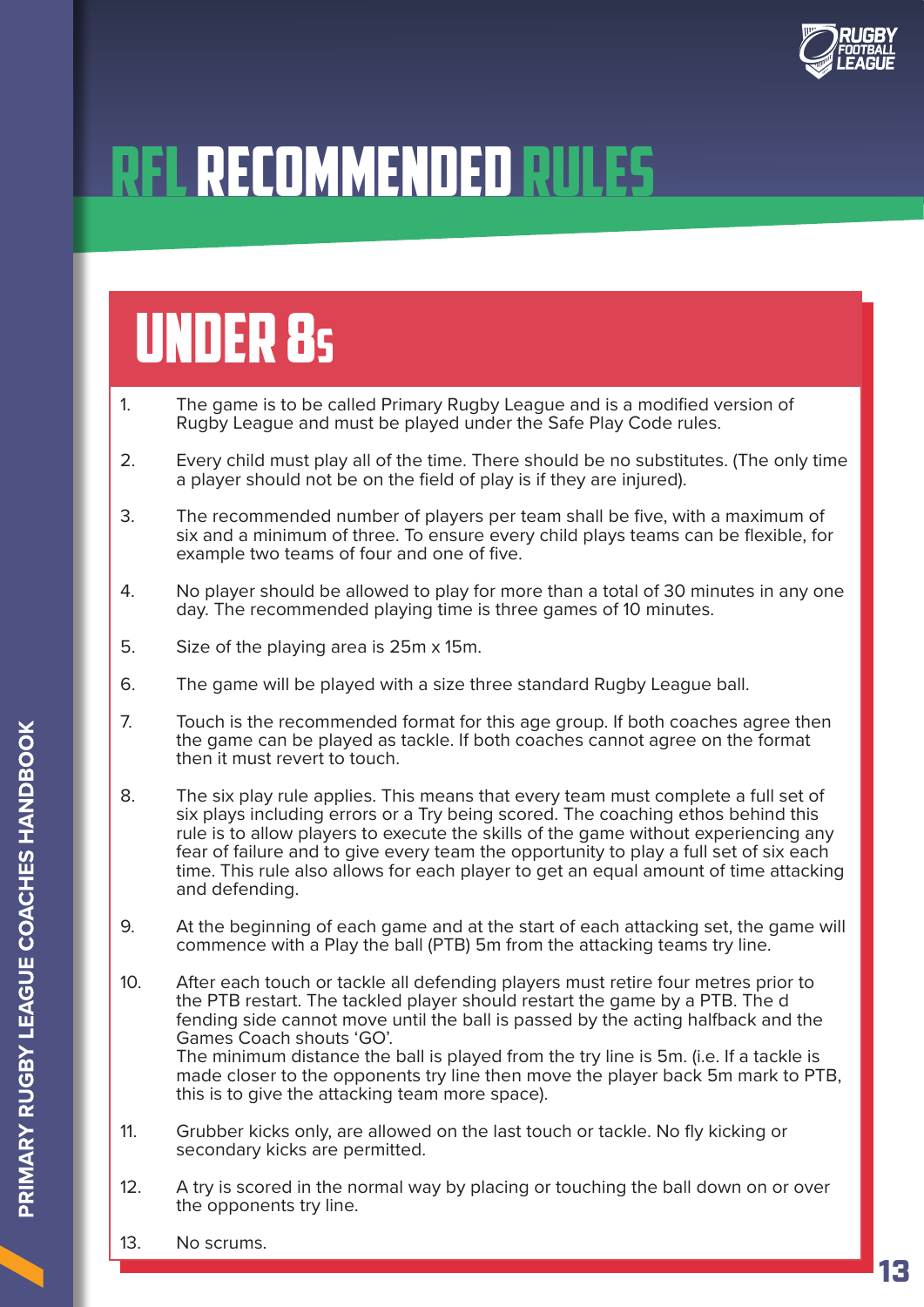

### under 8s

- 14. If the ball goes into touch the restart will take place opposite the entry point, 5m from the side line and 5m from the try line with a PTB.
- 15. a) When an attacking player is held up in their opponents in goal area, play will be restarted by a PTB restart 5m from the try line in line with where the player was held up, unless it is on the handover tackle where the restart will be a PTB, 5m from the try line, for the side that has just defended.

b) Any player tackled and forced into their own in goal area will result in a PTB re start 5m infield from the try line opposite to where the player was tackled and it is counted as one of the six tackles.

- 16. No ball stealing
- 17. Any act of foul play that contravenes the Safe Play Code, will result in the coach stopping the game and explaining the offence to all players. Following this, play will continue.
- 18. Sin Bin does not apply. However, coaches are encouraged to give players guilty of foul play a timeout where required.
- 19. Coach Qualification A minimum of a valid UKCC Rugby League Level 1 is required to be an Assistant or Head Coach at this level. They must have a valid licence which requires RFL enhanced DBS and hold the Safeguarding and Protecting Chi dren Certificate.

NB. These rules recognise the custom and practice of some playing leagues to allow coaches on the field of play during games to facilitate the development of inexperienced players.

**Coach to develop not to win.**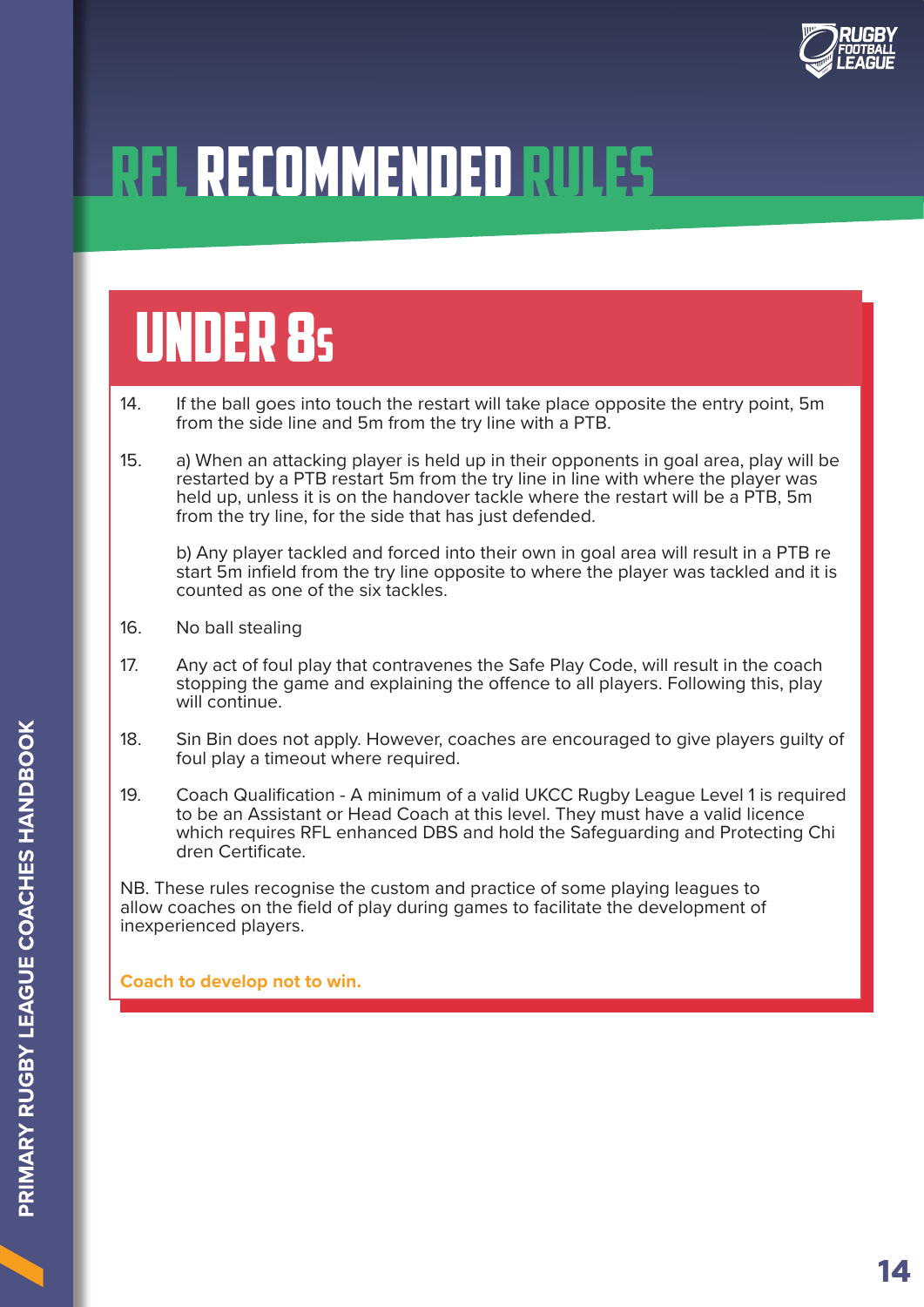

### under 9s

- 1. The game is to be called Primary Rugby League and is a modified version of Rugby League and must be played under the Safe Play Code rules.
- 2. Every child must play all of the time. There should be no substitutes. (The only time a player should not be on the field of play is if they are injured).
- 3. The recommended number of players per team shall be six, with a maximum of seven and a minimum of three. To ensure every child plays teams can be flexible, for example two teams of six and one of five.
- 4. No player should be allowed to play for more than a total of 40 minutes in any one day. The recommended playing time is three games of 10 minutes.
- 5. Size of the playing area is 30m x 18m.
- 6. The game will be played with a size three standard Rugby League ball.
- 7. Tackle is the recommended format for this age group.
- 8. The six play rule applies. This means that every team must complete a full set of six plays including errors or a Try being scored. The coaching ethos behind this rule is to allow players to execute the skills of the game without experiencing any fear of failure and to give every team the opportunity to play a full set of six each time. This rule also allows for each player to get an equal amount of time attacking and defending.

There is some flexibility with this rule. Where players have experience at U9s, teams may wish to permit turning the ball over following two errors in any one set. Remembering the ethos of PRL around a progressive approach to player development and fun and inclusion.

- 9. At the beginning of each game and at the start of each attacking set, the game will commence with a Play the ball (PTB) 5m from the attacking teams try line.
- 10. After each touch or tackle all defending players must retire four metres prior to the PTB restart. The tackled player should restart the game by a PTB. The d fending side cannot move until the ball is passed by the acting halfback and the Games Coach shouts 'GO'. The minimum distance the ball is played from the try line is 5m. (i.e. If a tackle is made closer to the opponents try line then move the player back 5m mark to PTB, this is to give the attacking team more space).
- 11. Grubber kicks only, are allowed on the last touch or tackle. No fly kicking or secondary kicks are permitted.
- 12. A try is scored in the normal way by placing or touching the ball down on or over the opponents try line.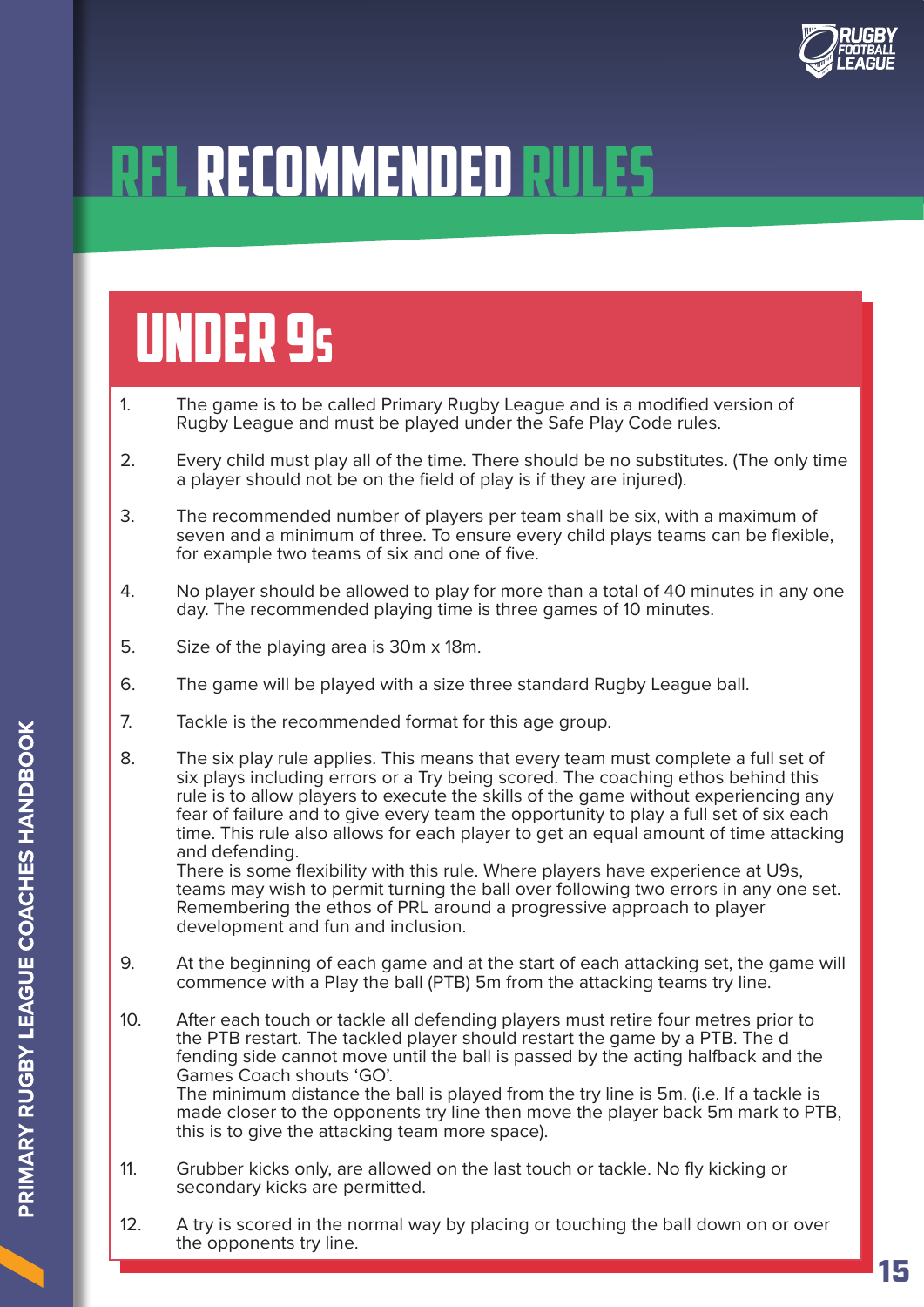

### under 9s

- 13. No scrums.
- 14. If the ball goes into touch the restart will take place opposite the entry point, 5m from the side line and 5m from the try line with a PTB.
- 15. a) When an attacking player is held up in their opponents in goal area, play will be restarted by a PTB restart 5m from the try line in line with where the player was held up, unless it is on the handover tackle where the restart will be a PTB, 5m from the try line, for the side that has just defended.

b) Any player tackled and forced into their own in goal area will result in a PTB re start 5m infield from the try line opposite to where the player was tackled and it is counted as one of the six tackles.

- 16. No ball stealing.
- 17. Any act of foul play that contravenes the Safe Play Code, will result in the coach stopping the game and explaining the offence to all players. Following this, play will continue.
- 18. Sin Bin does not apply. However, coaches are encouraged to give players guilty of foul play a timeout where required.
- 19. Coach Qualification A minimum of a valid UKCC Rugby League Level 1 is required to be an Assistant or Head Coach at this level. They must have a valid licence which requires RFL enhanced DBS and hold the Safeguarding and Protecting Children Certificate.

NB. These rules recognise the custom and practice of some playing leagues to allow coaches on the field of play during games to facilitate the development of inexperienced players.

#### **Coach to develop not to win**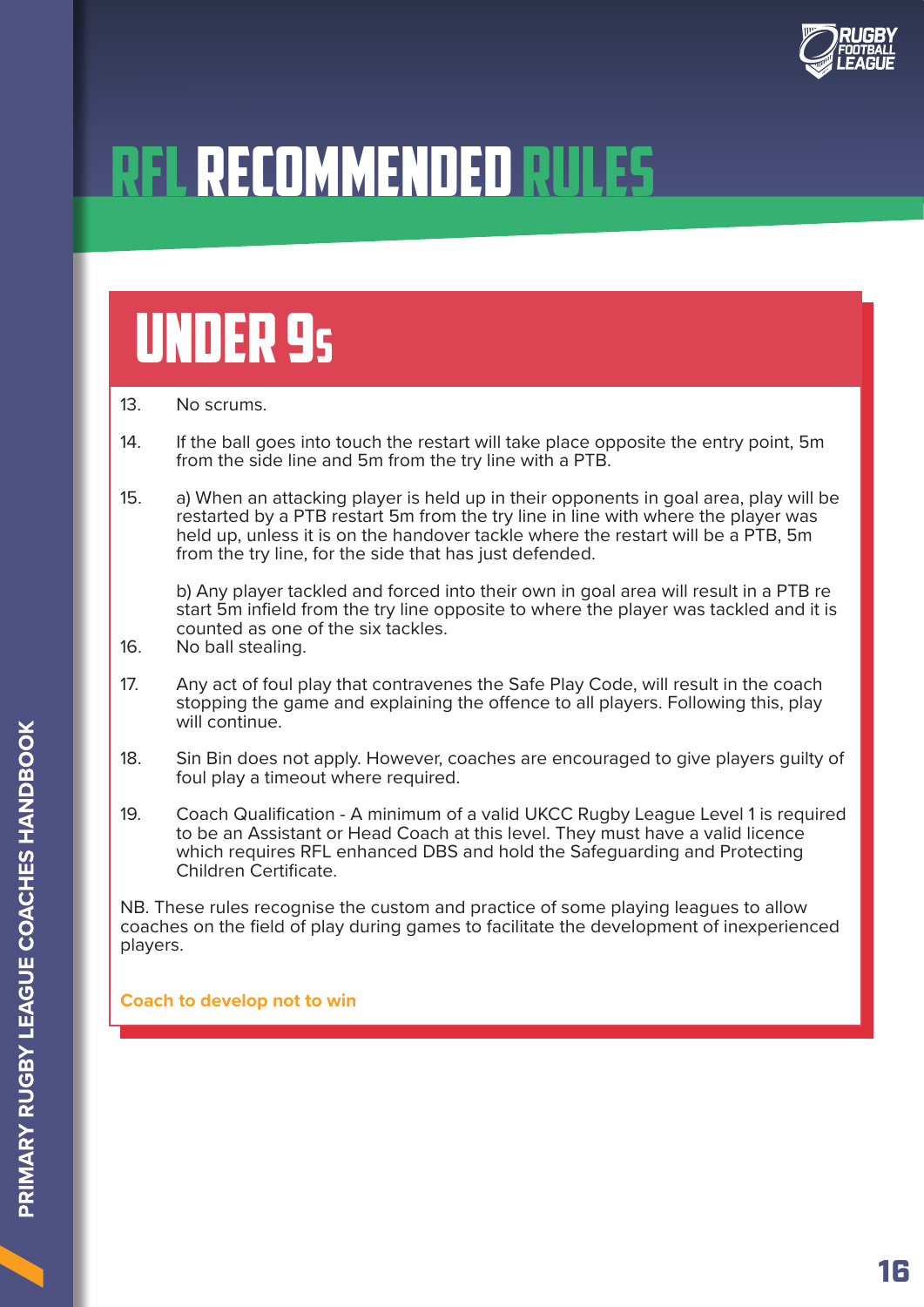

### under 10s

- 1. The game is to be called Primary Rugby League and is a modified version of Rugby League and must be played under the Safe Play Code rules.
- 2. As many children as possible should be given an opportunity to play all of the time. Try to limit the number of substitutes by modifying numbers e.g. if both teams have 16 players play 2 games of 8 a side, instead of 1 game of 9 a side with 7 substitutes.
- 3. The maximum number of players per team shall be nine, with a minimum of four. Teams can be flexible, for example one team of seven and one of nine.
- 4. No player should be allowed to play for more than a total of 40 minutes in any one day. The recommended playing time is 2 games of 20 minutes.
- 5. Size of the playing area is 50m x 30m. (Based on 9 players, the width should be reduced at roughly 3m per player when playing lower numbers).
- 6. The game will be played with a size three standard Rugby League ball. Smaller ball better for developing the key core skill of grip.
- 7. Tackle is the recommended format for this age group.
- 8. The two-error rule applies. Teams handover possession once they have made a second error in a set of 6. Teams still retain the ball for a set of 6 when a try is scored. The coaching ethos behind this rule is to start to introduce players to the consequence of losing possession when an error is made. Retaining the ball when a try is scored should still provide an equal balance of attacking and defending during the game. There is some flexibility with this rule. Where players have experience at U10s, teams may wish to permit turning the ball over following one error rather than two in any one set. Remembering the ethos of PRL around a progressive approach to player development and fun and inclusion.
- 9. At the beginning of each game and at the start of each attacking set, the game will commence with a Play the ball (PTB) 5m from the attacking teams try line.
- 10. After each touch or tackle all defending players must retire five metres prior to the PTB restart. The tackled player should restart the game by a PTB. The defending side cannot move until the ball is passed by the acting halfback or the dummy half chooses to run with the ball (scoot).

The minimum distance the ball is played from the try line is 5m. (i.e. If a tackle is made closer to the opponents try line then move the player back 5m mark to PTB, this is to give the attacking team more space).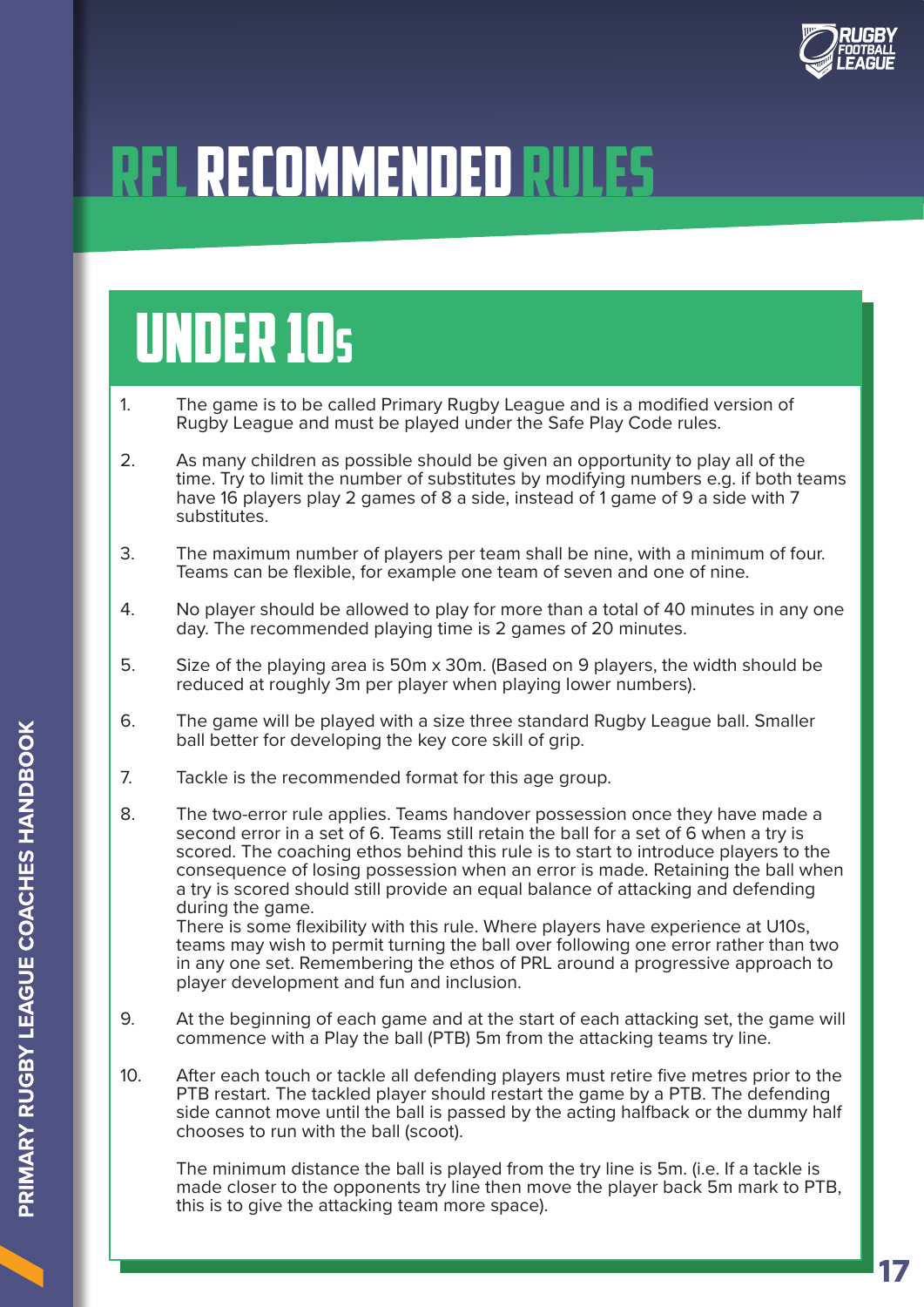

### under 10s

- 11. Teams are allowed one scoot from dummy half per set of 6 tackles, the dummy half can't score but they can be tackled, this encourages players to push with the ball player and develop their support play.
- 12. Grubber kicks and chip kicks are allowed on the last touch or tackle. No fly kicking or secondary kicks are permitted.
- 13. A try is scored in the normal way by placing or touching the ball down on or over the opponents try line.
- 14. No scrums.
- 15. If the ball goes into touch the restart will take place opposite the entry point, 5m from the side line and 5m from the try line with a PTB.
- 16. a) When an attacking player is held up in their opponents in goal area, play will be restarted by a PTB restart 5m from the try line in line with where the player was held up, unless it is on the handover tackle where the restart will be a PTB, 5m from the try line, for the side that has just defended.

b) Any player tackled and forced into their own in goal area will result in a PTB re start 5m infield from the try line opposite to where the player was tackled and it is counted as one of the six tackles.

- 17. No ball stealing.
- 18. Any act of foul play that contravenes the Safe Play Code, will result in the coach stopping the game and explaining the offence to all players. Following this, play will continue.
- 19. Sin Bin does not apply. However, coaches are encouraged to give players guilty of foul play a timeout where required.
- 20. Coach Qualification A minimum of a valid UKCC Rugby League Level 1 is required to be an assistant or head coach at this level. They must have a valid licence which requires an RFL enhanced DBS and hold the Safeguarding and Protecting Children Certificate.

NB. These rules recognise the custom and practice of some playing leagues to allow coaches on the field of play during games to facilitate the development of inexperienced players.

**Coach to Develop not to Win.**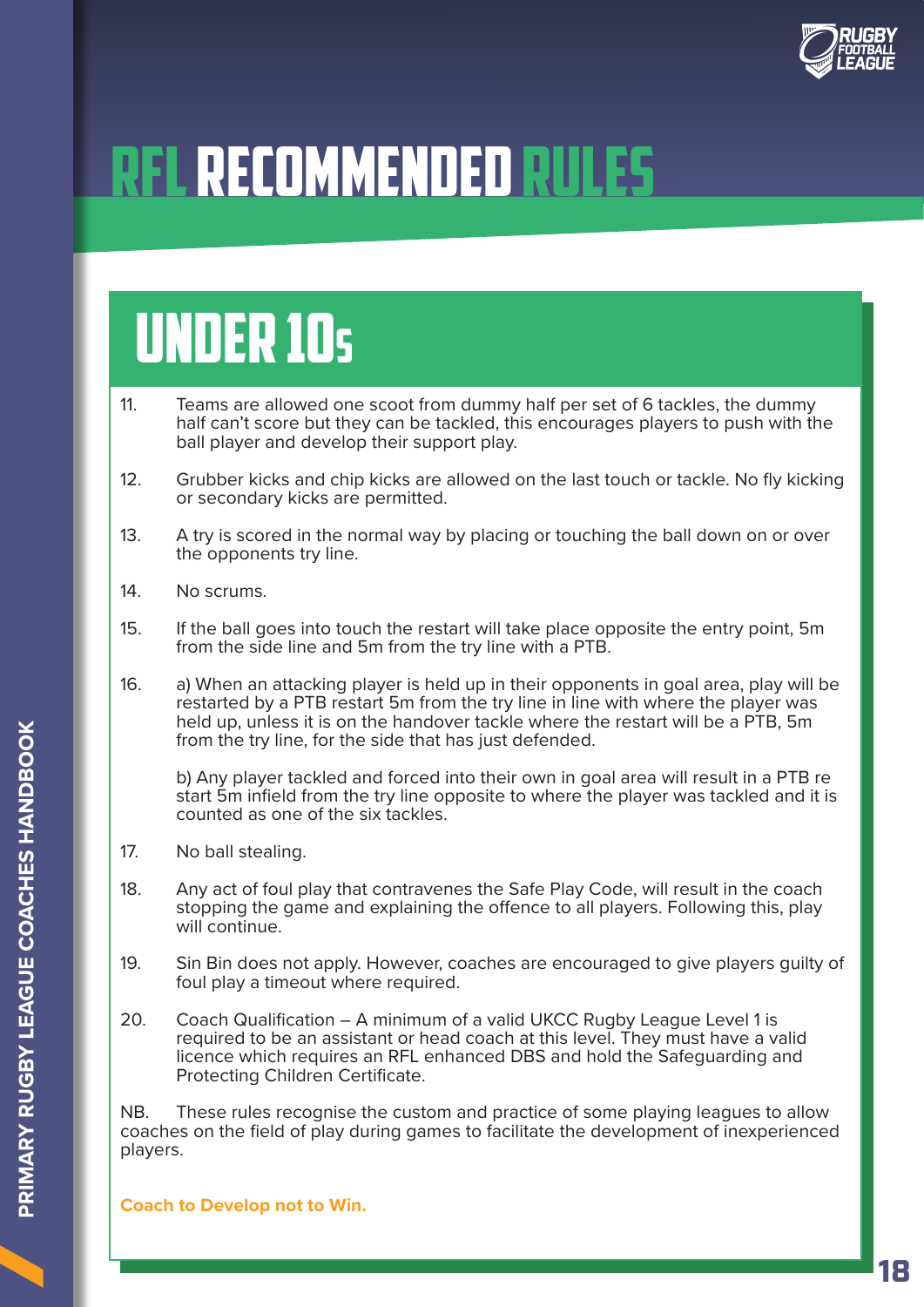

### under 11s

- 1. The game is to be called Primary Rugby League and is a modified version of Rugby League and must be played under the Safe Play Code rules.
- 2. As many children as possible should be given an opportunity to play all of the time. Try to limit the number of substitutes by modifying numbers e.g. if both teams have 18 players play 2 games of 9 a side instead of 1 game of 11 a side with 7 substitutes.
- 3. The maximum number of players per team shall be eleven, with a minimum of six. Teams can be flexible, for example one team of 9 and one of eleven.
- 4. No player should be allowed to play for more than a total of 40 minutes in any one day. The recommended playing time is 2 games of 20 minutes.
- 5. Size of the playing area is 50-60m x 40m. (Based on 11 players, the width should be reduced at roughly 3m per player when playing lower numbers).
- 6. The game will be played with a size four standard Rugby League ball.
- 7. Tackle is the recommended format for this age group.
- 8. Teams handover possession once they have made an error in a set of 6. The o position receive the ball where the error was made. Once a team has scored, they also hand over possession. The opposition start with a play the ball 10m from their own line after conceding a try.
- 9. At the beginning of each game, the game will commence with a Play the ball (PTB) 10m from the attacking teams try line.
- 10. After each tackle defending players must retire seven metres prior to the PTB restart.

The ball must be played backwards with the foot. The team in possession must retire behind the acting half-back. One active marker can be present at the PTB r starts. The ball is in play once it is played backwards (there should be no delay in playing the ball backwards once the player has placed the ball on the ground).

Dummy half can run - without forfeiting possession if tackled but cannot score this encourages players to push with the ball player and develop their support play.

The minimum distance the ball is played from the try line is 5m. (i.e. If a tackle is made closer to the opponents try line then move the player back 5m mark to PTB, this is to give the attacking team more space).

11. Kicking out of hand (grubber, chip, cross field) is allowed. No fly kicking or secondary kicks are permitted.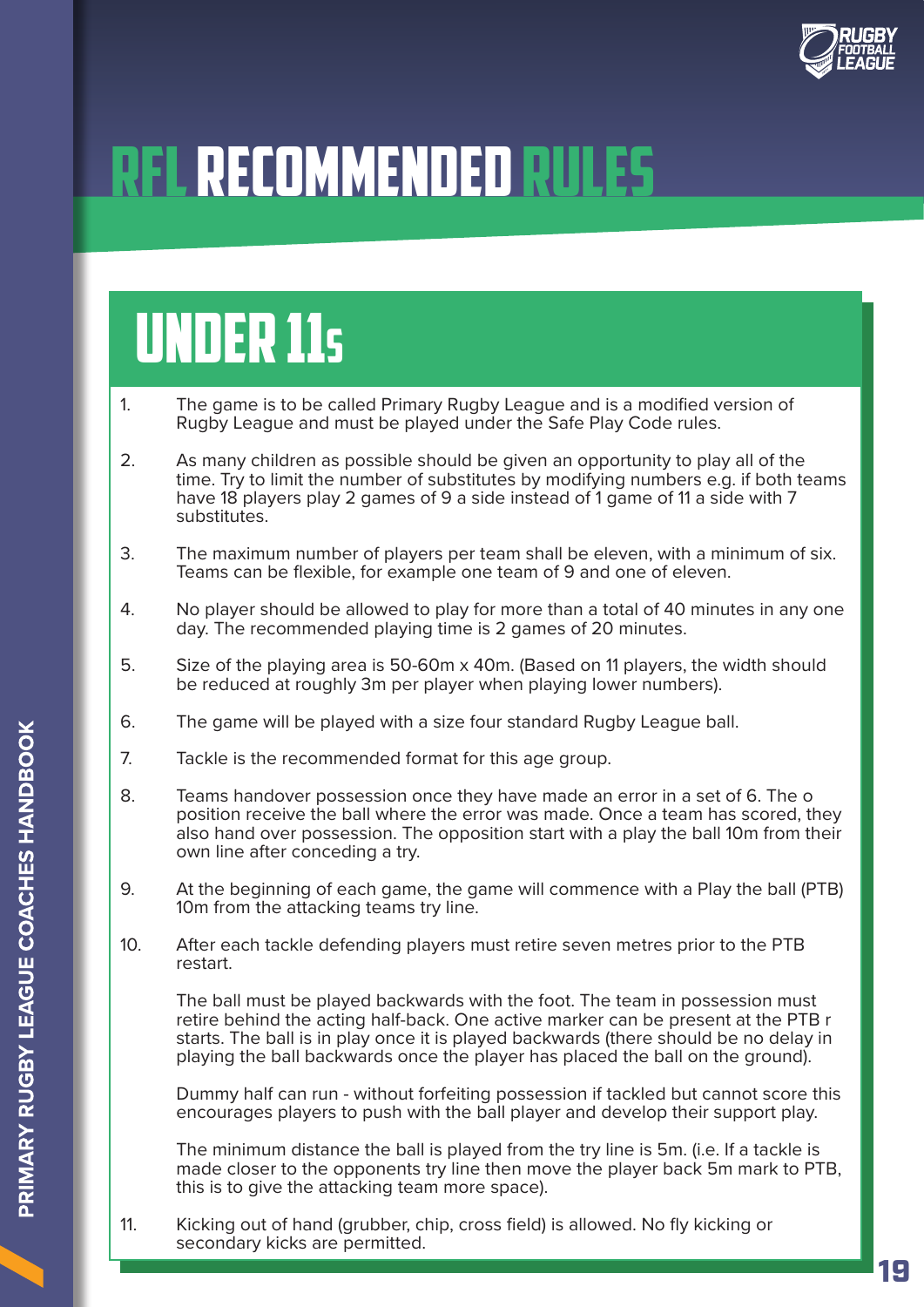

### under 11s

- 12. A try is scored in the normal way by placing or touching the ball down on or over the opponents try line.
- 13. No scrums.
- 14. If the ball goes into touch the restart will take place opposite the entry point, 5m from the side line and 5m from the try line with a PTB.
- 15. a) When an attacking player is held up in their opponents in goal area, play will be restarted by a PTB restart 5m from the try line in line with where the player was held up, unless it is on the handover tackle where the restart will be a PTB, 5m from the try line, for the side that has just defended.

b) Any player tackled and forced into their own in goal area will result in a PTB restart 5m infield from the try line opposite to where the player was tackled, and it is counted as one of the six tackles.

- 16. No ball stealing.
- 17. Any act of foul play that contravenes the Safe Play Code, will result in the coach explaining the offence to the player and stopping the game if necessary. Following this, play will continue.
- 18. Sin Bin does not apply. However, coaches are encouraged to give players guilty of foul play a timeout where required.
- 19. Coach Qualification A minimum of a valid UKCC Rugby League Level 1 is required to be an assistant or head coach at this level. They must have a valid licence which requires an RFL enhanced DBS and hold the Safeguarding and Protecting Children Certificate.

NB. These rules recognise the custom and practice of some playing leagues to allow coaches on the field of play during games to facilitate the development of inexperienced players.

**Coach to Develop not to Win.**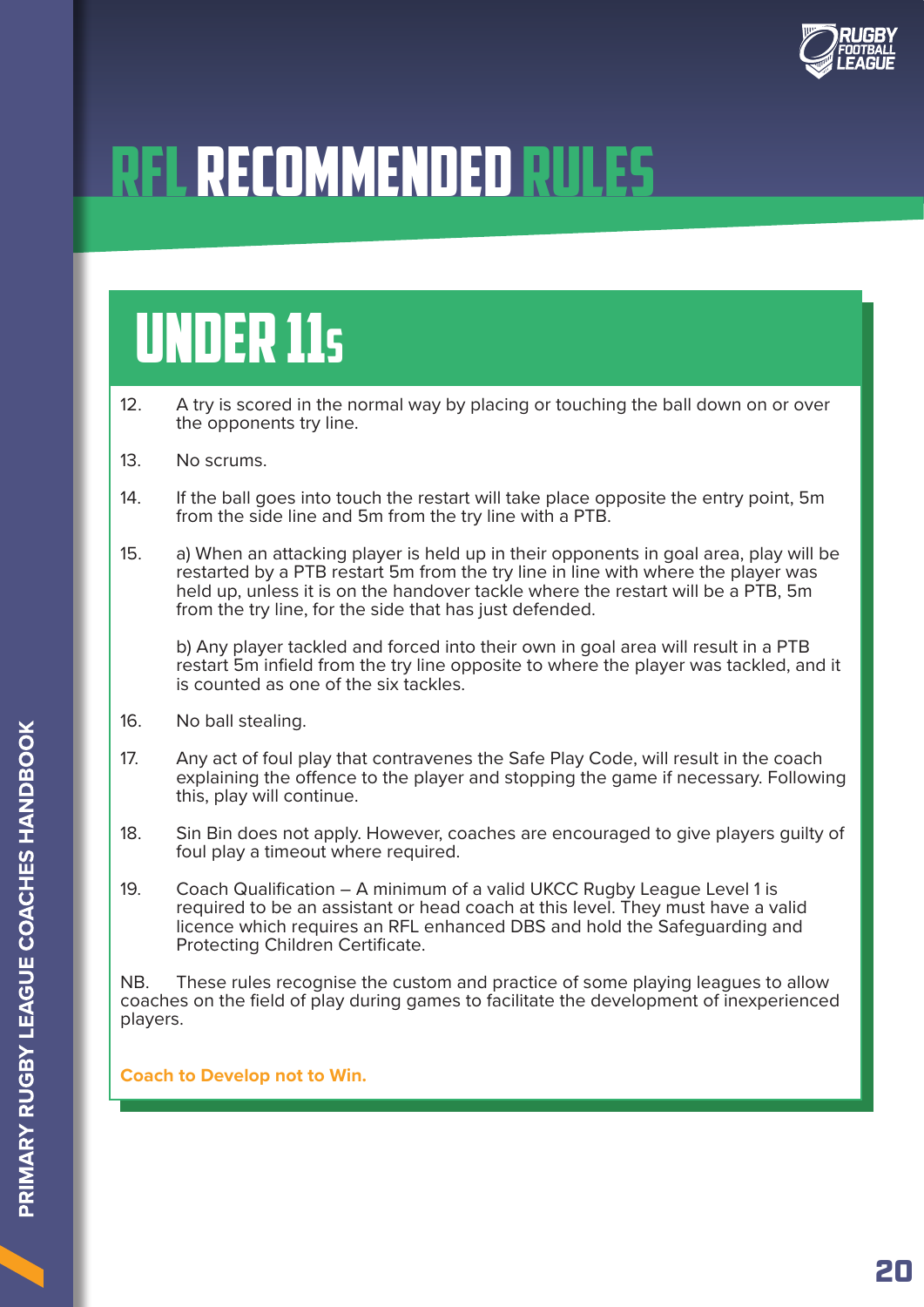

### Coach role

### coach role

The aim for coaches of Primary Rugby League should be to offer children appropriate development opportunities in a **FUN** and **ENJOYABLE** environment.

Adopting a philosophy that encourages participation fun and enjoyment over winning is more likely to keep children playing our sport.

An inclusive approach should be adopted when organising games so that all players regardless of maturity, get fun and enjoyment out of playing Rugby League and continue to play the sport.

Children should be encouraged to work things out for themselves as they are more likely to remember the skills they have learned.

As a coach you are expected to provide a positive environment for all your players. Below is a list of points that may help you do this.

- Child Centred Coaching Coaching that is fully geared towards fulfilling the needs and wants of the child and not to the adults, the club or any other institution.<br>
Importance of personal/team development over winning.<br>
Rewarding effort rather than performance.<br>
Fun activities that are pitched at the rig
- 
- 
- 
- Creating success experiences for all through differentiation.
- The coach should set boundaries for the players and stick to them.
- No players stood waiting, and both structured and unstructured activity.
- Appropriate challenge.
- $\overline{\text{Safe}}$  No risk.

A coach is an important role model and has the biggest single impact on a player's experience of the game. This code of conduct provides a framework and an opportunity for you to ensure all players have a positive and enjoyable playing experience.

**You as the Coach are the main facilitator of a child's Primary Rugby League experience, lets make it a positive one.**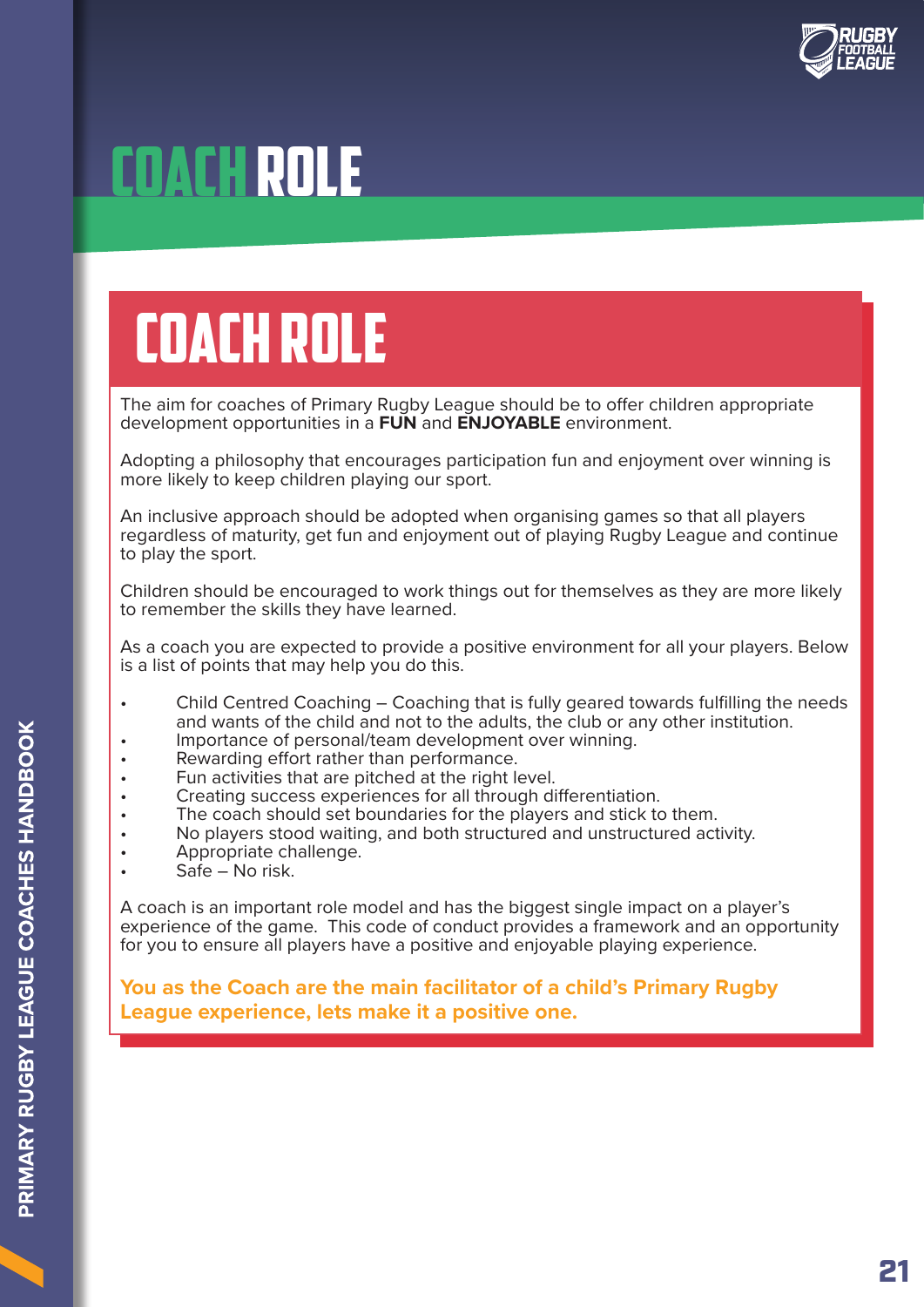

### PARENT role

### parent role

A parent's role is to be a role model and enhance children's involvement in Primary Rugby League through encouragement and support.

Parents knowingly or unknowingly, create a motivational climate for their child by placing emphasis on either results or personal progress.

Children whose parents encourage them to focus on their own progression show greater well-being and self-determination.

Psychologists have found that generally children whose parents place a greater emphasis on winning often develop low self-esteem, anxiety and the tendency to drop out of sport.

Everyone in Rugby League has a responsibility to promote high standards of behaviour in the game. Rugby League prides itself on being a family game which prioritises creating a safe, enjoyable, inclusive and respectful environment for all to enjoy and achieve their full potential.

Unacceptable behaviour that we will not tolerate includes the abuse of match officials; racism, sexism and homophobia; and poor touchline behaviour of over competitive parents, spectators and coaches.

Children play Rugby League for the enjoyment of playing the sport and the friendships it creates and should not witness or be exposed to parental behaviour which ruins their experience.

Positive behaviour we want to encourage centres on the benefits the player gets from the game – self-esteem, fun and enjoyment, friendships, health and fitness.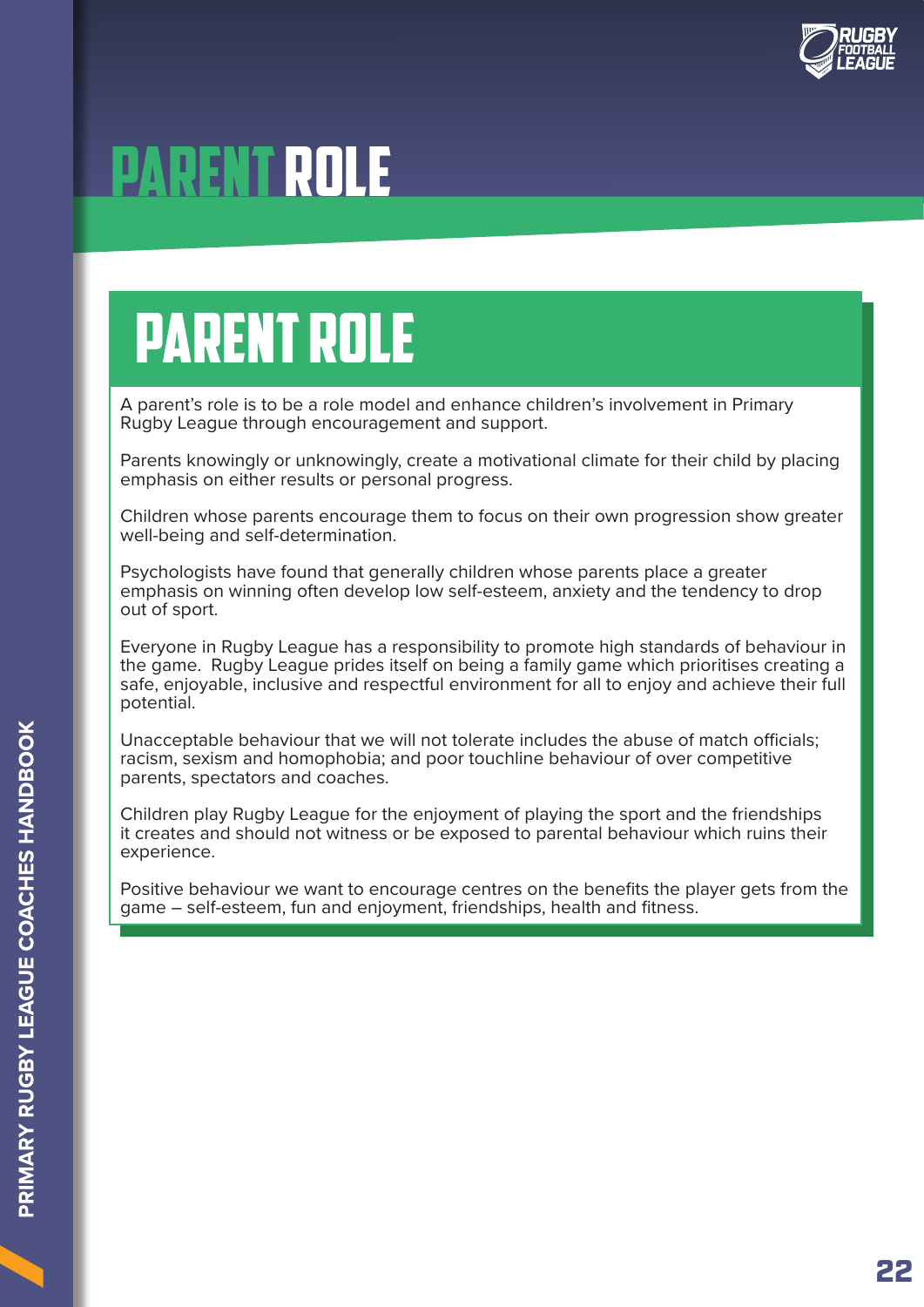

### GAMES COACH role

## GAMES COACH role

The role of the Games Coach is to support the children through the games, this will usually be a member of the coaching staff or volunteers working with one of the teams.

The role is crucial to providing children with positive experiences of sport and also ensure all children have the same opportunity to run with the ball.

There are 5 simple instructions a games coach can use to help guid the children in games.

- 1. **HELD** To signal the tackle is complete<br>2. **COME TO ME** Encouraging defending
- 2. **COME TO ME** Encouraging defending team to retreat to games coach 3. **WAIT** To indicate to the defence not to move
- 3. **WAIT** To indicate to the defence not to move<br>4 **PLAY THE BALL** Prompt the attacking team to
- 4. **PLAY THE BALL** Prompt the attacking team to restart play<br>5. **GO** Indicate to the defence that they can move forward to
- 5. **GO** Indicate to the defence that they can move forward to try and stop the attacking team

#### **TOP TIPS**

- 1. Ensure all children get equal opportunity during the games.<br>2. Encourage effort not just performance
- 2. Encourage effort not just performance.<br>3. Encourage the players to solve problen
- 3. Encourage the players to solve problems themselves.<br>4. Offer praise when they move well, make a good pass
- 4. Offer praise when they move well, make a good pass etc.<br>5. If players struggle, its ok to suggest they look for space, o
- 5. If players struggle, its ok to suggest they look for space, or who they can pass to 6. Make sure you support and encourage both teams equally.
- 6. Make sure you support and encourage both teams equally.<br>
7. Do not tolerate bad or inappropriate language from any pla
- 7. Do not tolerate bad or inappropriate language from any players.<br>8. Encourage the players to support and encourage each other wit
- Encourage the players to support and encourage each other with positive language.

#### **LANGUAGE**

- Keep language positive. Remember children are sensitive and throw away comments can easily put them off sport.
- Keep instructions short and simple and avoid jargon
- Don't be afraid of silence, telling children what to do all the time removes the decision-making process and can demotivate children.
- Using questions is better than making statements

**Remember, it's about developing them as people as well as young players.**